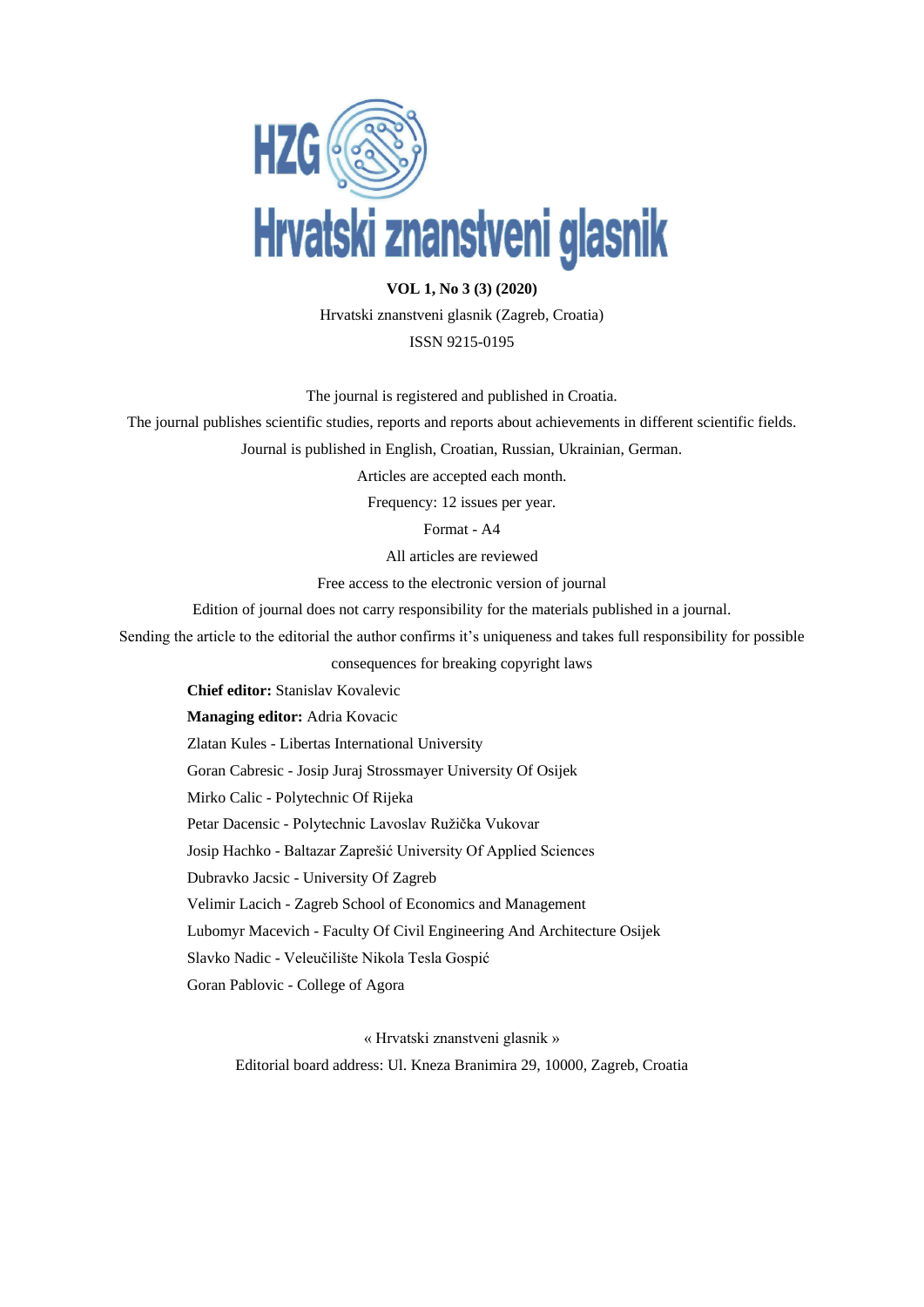# CONTENT

## ECONOMIC SCIENCES

## *Akhunova O., Olimova N.*

ROLE OF INNOVATIVE TECHNOLOGIES IN ENSURING COMPETITIVENESS OF EXPORT PRODUCTS IN UZBEKISTAN ................................................................3

# PEDAGOGICAL SCIENCES

## *Tolipov U.*

TO FORMULATION OF THE QUESTION OF IMPROVING THE PROCESS OF RETRAINING AND INCREASING THE QUALIFICATION OF PEDAGOGICAL STAFF - THE GOVERNMENT OF TIME ..............................................7

# PHYSICAL SCIENCES

## *Pyanov V.*

RELICT BACKGROUND AND CALCULATED PARAMETERS OF THE UNIVERSE...............................12

# TECHNICAL SCIENCE

## *Rustamov S.*

DAS WIRKUNGSPRINZIP UND DIE THEORETISCHEN AUSLEGUNGEN EINER NEUEN AUSFÜHRUNG DES LENKGETRIEBES.........................................................17

| Abzhanova Sh., Baybolova L., Iliyasva N. |  |
|------------------------------------------|--|
| THE DEVELOPMENT OF SAUSAGE WITH PROTEIN  |  |
|                                          |  |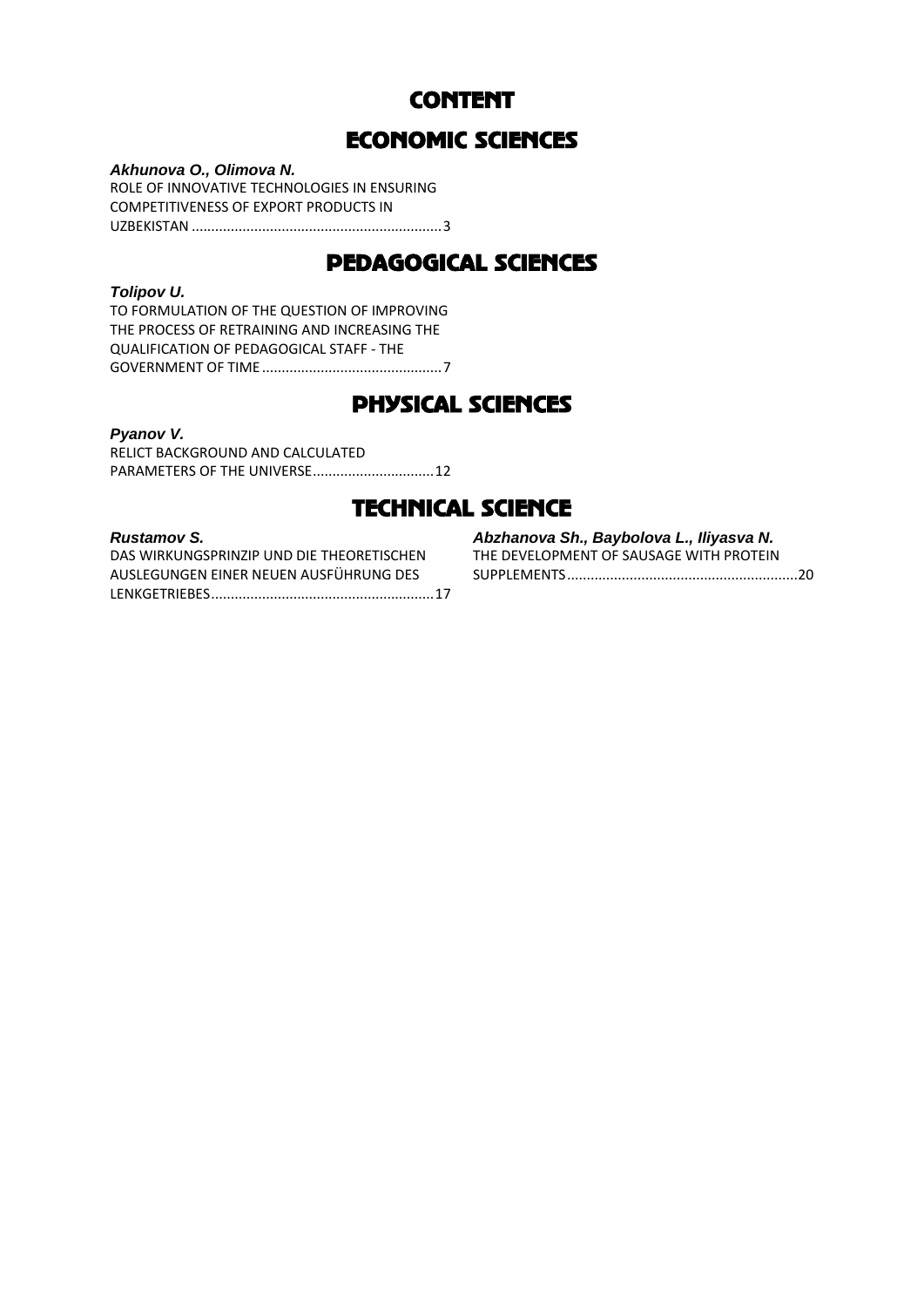# ECONOMIC SCIENCES

## **ROLE OF INNOVATIVE TECHNOLOGIES IN ENSURING COMPETITIVENESS OF EXPORT PRODUCTS IN UZBEKISTAN**

**Akhunova O.** *Senior Lecturer,* **Olimova N.**  *PhD in Economics, Associate Professor, Ferghana State University, Ferghana.*

**Abstract:** The article describes the improvement of the theoretical and methodological foundations of the formation and functioning of the mechanism of innovative activity by ensuring the growing needs of Uzbekistan in the context of modernization of the national economy and globalization in the general system of the world. **Keywords:** innovation, market, income, valuable shares, algomerate slab.

Increasing competitiveness through the introduction of modernized technology is developing at a rapid pace in Uzbekistan, Uzbekistan attaches priority importance to its goods and services. Adequate participation in the world market by improving the quality of the country's inventory, the introduction of new technologies has increased the participation of local companies in the global competitive environment. According to the geographical location, cultural heritage of the country, historically established trusting relations with the CIS countries and the Baltic states, the countries of the Middle East and far abroad by the European Union and in particular with China, Uzbekistan has become an integral part of the world market with the opinion of which all the subjects of world society are considered and respected. For example: the company JV LLC Mayda-Tosh technology maintains close cooperation with the above countries, a country like Italy played a special role in the company's activities, and China also made a great contribution to the provision of services.

The company is an independent business entity with the rights and obligations of a legal entity. The company has the right to engage in economic activity based on goals and objectives, draw up contracts, bear responsibility in accordance with its obligations. Sources of the formation of property of the enterprise are:

 cash and property contributions of the founders;

valuable shares;

 $\triangleright$  income received from entrepreneurial and other activities of the company;

 $\triangleright$  additional contributions of the founder.

The company keeps records of all its activities, maintains operational accounting and statistical reporting in the manner prescribed by the legislation of Uzbekistan.

The latest developments in the field of construction production technologies make it possible to produce heavy-duty tiles indistinguishable from polished granite slabs. This material is Agglomerate tile, or Agglomerate, in strength it surpasses any finishing material known today.

The agglomerate plate of JV "Mayda-Tosh technology" LLC is stronger than granite, marble or natural stone. It is a secret that the polymers used in modern production have physical and chemical properties many times superior to those of natural materials. Therefore, there are frequent cases of a painful choice between the practicality of artificial products and the unique beauty of natural raw materials.

Agglomeration (from Latin agglomero - I attach, accumulate) - the formation by sintering (roasting) of relatively large porous pieces (agglomerates) from fine ore or dusty materials. During agglomeration, the fusible part of the material, hardening, holds together solid particles. They are used for firing iron and lead ores, zinc concentrates, etc.

It is noteworthy that the agglomerate (agglomerate tile or, more precisely, artificial stone) is an intermediate option at this fork. Created on the basis of natural stone and filled with "cement dough", it combines the attractiveness of one and the increased strength of the other.

Agglomerate of JV "Mayda-Tosh technology" LLC has a number of objectively noteworthy advantages, here are five main ones:

Firstly, as just mentioned, it is stronger. The fact is that the agglomerate does not contain micro cavities and microcracks. However, we recall that, by definition, all natural raw materials possess such flaws. As a conclusion, it is obvious that the agglomerate is a more wear-resistant material. It will retain its decorative properties longer, being, for example, laid on the floor, and all the more practical than stone.

Secondly, agglomerate tiles are more uniform in color, which is very important when decorating a room or building facade (if it is used for street cladding).

Thirdly, complementing the previous paragraph, thanks to manufacturing technology, the diversity of appearance due to the large number of color combinations of the sinter is unusually wide. So, a tile based on the same granite, but with a fill of a different shade, can look restrained and strict, or it can be original and cheerful.

Fourth, artificial stone is on average cheaper than natural. And because natural raw materials need less, and because its consumption is more economical.

Fifth, the agglomerate allows faster and, no less important, mass production of individual projects with any ideas of any complexity in their form. For example, a solid curly granite worktop would require finding a piece of granite or marble of the appropriate size. This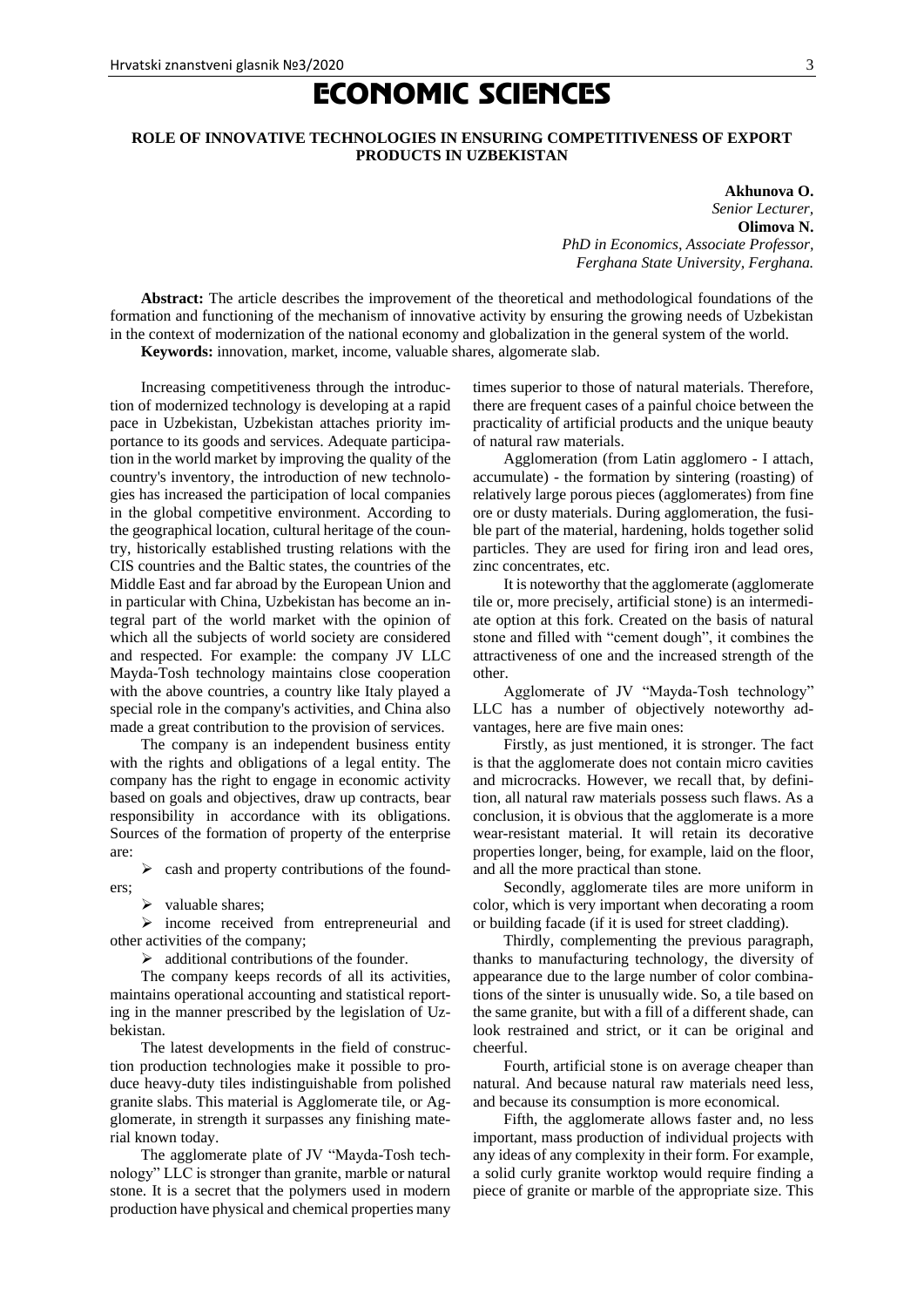can be difficult and the finished product will have a certain fragility. And will you like her unpredictable pattern as a result? On the other hand, the agglomerate countertop will be made much simpler and cheaper. Not to mention the fact that right in it you can make a monolithic sink of any shape and size.

At the same time, from the agglomerate tiles of the joint venture of Mayda-Tosh technology LLC, the same colorful designs of the floor or walls are freely performed as from natural stone. However, you should not think that the agglomerate is definitely better than a completely natural material. It all depends on the specific situation. Sometimes the use of natural stone is simply impractical, and the sinter in such matters greatly helps.

"Today, there is no need to prove to anyone that attracting foreign investment into the country's economy is not only new promising projects implemented jointly with foreign partners, but it is primarily new modern machinery, machines and equipment, technologies and know-how, this is a high level and the quality of our products is, ultimately, our ability to create a competitive economy and take our rightful place in the global market."

Strong and aesthetic agglomerate tile of JV LLC Mayda-Tosh technology is one of the advanced achievements of the modern production of building materials, in which the advantages of natural stone are strengthened by the introduction of advanced technologies. The operational, insulating and technical characteristics of the natural base of the sinter are enriched with increased density, the absence of voids and defects.

Wear-resistant artificial stone agglomerate has:

 $\triangleright$  strength exceeding that of natural stone of natural origin;

 $\triangleright$  resistant to negative atmospheric phenomena, allowing the use of agglomerate tiles for landscape planning, landscaping and facade cladding in regions with a difficult or humid northern climate;

 $\triangleright$  resistance to surface abrasion, which makes it possible to build flooring with sinter in places with high traffic;

 $\triangleright$  a clear geometric configuration that allows you to buy tiles of sinter in a strictly required quantity; • the absence of deviations in the color scheme between the individual elements within a certain series.

The practical aesthetic agglomerate of JV "Mayda-Tosh technology" LLC was previously represented on the Uzbek market exclusively by the products of Western companies. Now, the products of the joint venture Mayda-Tosh technology LLC, which is engaged in the production and sale of sinter, are worthy of competing with the offers of foreign companies. The use of productive equipment and innovative technologies, as well as the skill of specialists allow us to achieve the perfection of facing materials. The factory engaged in the manufacture and sale of sinter offers to buy high-quality and beautiful facing material.

Clients of the company can buy agglomerate tiles at a price significantly different from the cost of similar Western products, which, with equal quality, is an additional argument in favor of buying domestic materials, these requirements are determined by the following GOST 24099-80: Decorative stone slabs.

Drying and polishing of the finished sinter further, to achieve the specified physical and mechanical properties, the process of maturation (drying) of the sinter is carried out. It is placed in ventilated chambers with a controlled temperature and a programmed thermal cycle. When drying, it is necessary to create and observe the most important condition: to preserve the intra-agglomerate all the water present in it, which is necessary for hydration of the cement. Otherwise, empty pores and cracks will form in the finished product. After that, the almost finished agglomerate spends from 5 to 7 days in vivo in a plastic bag in order to protect against excessive evaporation of water.

The company '' Mayda-Tosh technology "is a leader in Central Asia in the production of agglomerate stone with an output of 300,000 m2 per year. The production of decorative slabs for finishing agglomerate is the main activity of the company, in which it succeeded in being a self-sufficient and competitive company in the market of Uzbekistan and the world market for manufactured goods.

The purpose of creating LLC JV LLC Mayda-Tosh technology is the production and sale of agglomerate stone and artificial tiles.

The main activities of JV Mayda-Tosh technology LLC in accordance with the Charter of the enterprise are as follows:

 $\triangleright$  Production and sale of agglomerate stone and artificial tiles.

 $\triangleright$  Production and sale of facing raw materials.

The implementation of all types of activities that do not require additional licensing and permitted by the legislation of the Republic of Uzbekistan, foreign economic activity also does not require special licensing conditions.

The company produces various product variations, especially focusing on the development of a new type of production, development at facilities through R&D developments. By implying Agglomerate tile, today it is understood as a mixture of a resistant and durable parody of stones, limestones, concrete, etc. Every year, the enterprise builds up the potential and variation of its products, based on trusting relationships with its customers, we can say that according to the legislation of the Republic of Uzbekistan, foreign economic activity at the enterprise is carried out due to the need for products.

Every year the company builds its potential and in the following, one can note the growth of various indicators. According to the reporting materials, the company passed all the necessary audits and conducts its activities in accordance with the legislation of the Republic of Uzbekistan.

According to the reporting materials, the company passed all the necessary audits and conducts its activities in accordance with the legislation of the Republic of Uzbekistan. In fact, innovations for entrepreneurial activity both in production and in the provision of services in countries with developed market economies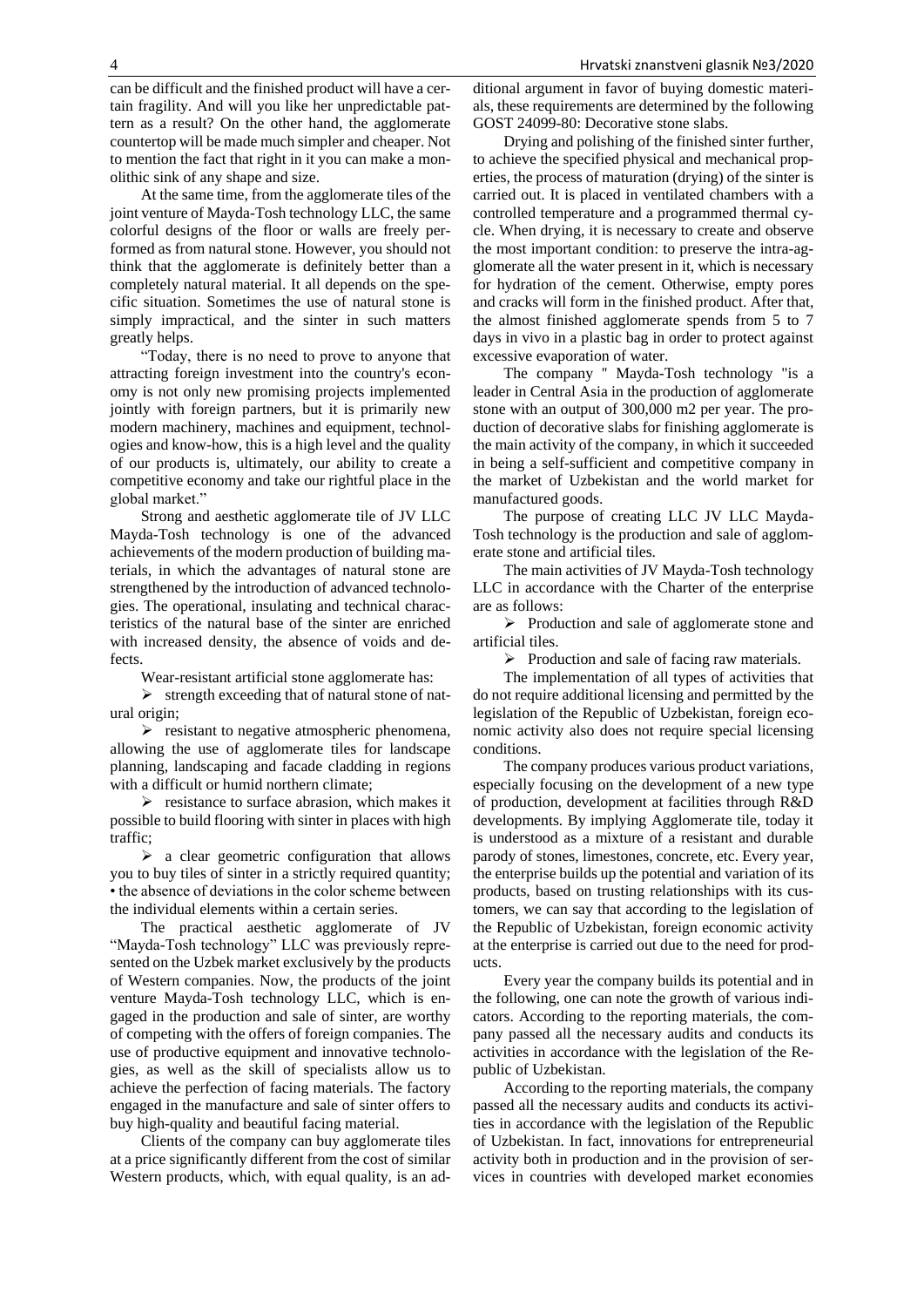are considered as one of the main conditions for economic progress.

It should be emphasized that innovations began to be actively considered in Western countries as a mandatory element of the development strategy not only of individual companies, but also of entire industries, when they specialize in high-tech manufacturing, or constantly updated technologies for providing services, including in providing management processes. Today, the company's competitive advantage is virtually waste-free products, new, modern equipment that meets all international requirements, a new technology for stone agglomeration by pressing and heating artificial stone, priorities for increasing competitiveness due to reduced cost, the presence of a small number of competitors in the world market and market Uzbekistan's environmentally friendly production and energy-saving potential of the enterprise make the company competitive advantages ii conclusive for consumers of the products of the company.

The conquest of a suitable place in the world economy in the current conditions of the enterprise is necessary to ensure the sustainable development of the country, the growth of the welfare of its citizens, and the expansion of mutually beneficial cooperation in the world. The company annually increases production volumes and product range. The company exports its products to Russia, the USA, the United Arab Emirates. Large companies and private customers collaborate with the company. Constant attention to the latest technologies in the field of processing and application of agglomerate stone allows you to work with orders of any complexity and volume.

Mayda-Tosh technology, the plant is part of the Osiyo Granit group of companies, one of the largest Uzbek producers of ceramic and agglomerate tiles, as well as marble and natural stone products. It was founded in 1996 on the basis of SCS (build service kit). Since 2000, the Osiyo Granit factory began producing granite and marble slabs, facade blocks, and since 2003, the production of granite facade tiles was also mastered.

Experienced, highly qualified staff is committed to attentive, thorough work with clients.

However, in 2012, the company launched a new project for the production of high-quality sinter using the exclusive Breton Teraston Sistem technology. One of the key features of its production is the use of the most modern equipment, protected by international patents of the Italian company Breton. The universal machining center with a table of 1.8x4 meters allows you to process any surface, and is equipped with a shop with 24 tools. There is also a Montressor machine for edging and a Ferrariand Chigorini multi-plate cutting machine. Both of them are intended for the production of skirting steps and window sills.

The company's equipment range (too broad for listing) is supplemented by three waterjet cutting machines capable of producing patterns of any degree of complexity. All that remains is to briefly mention the unique technology of stone aging being implemented in production. This makes it possible to produce the socalled "travertine" with 10x10 cm tiles. Mayda-Tosh technology (too broad for listing) is complemented by a range of equipment with three waterjet cutting machines capable of producing patterns of any degree of complexity. All that remains is to briefly mention the unique technology of stone aging being implemented in production. This makes it possible to produce the socalled "travertine" with 10x10 cm tiles.

It is also important that the company is located in a convenient geographical area, where transport infrastructure is highly developed. Despite the proximity of raw material sources, the availability of its own access railway tracks plays a significant role for Mayda – Tosh technology. which allows you to easily deliver raw materials from anywhere and in a variety of ways, make the location of the plant simply optimal for production.

Innovative technologies today are developing at a rapid pace, according to the metropolitan area. Despite more than a hundred-year history of development, agglomeration as a method of production has become widespread in a number of other industries. Obviously, in the near future, at most domestic and foreign enterprises, the agglomerate will remain one of the main components. Among the main reasons for the low indicators of production and quality of the sinter. Technically, the outwardly very simple design of the agloprocess, however, in the scientific plan is one of the most interesting and complex in the production.

Advantages of the Mayda-Tosh technology tile:

• completely new and original compositions of natural materials;

environmentally friendly product;

• wide aesthetic, color and functionality;

• resistance to atmospheric precipitation;

• attractive original appearance;

• homogeneous structure, geometrically regular shapes.

• Creation of agglomerate tiles:

• Granite and marble are crushed into stone chips. It can be seen on a slice of an agglomerate plate.

Stone chips are mixed with a special water-cement mortar and compacted with a vacuum press so that the air is completely removed from the mixture and the cement is as small as possible.

Since there are no voids in the mixture, the finished agglomerate tile is stronger than natural stone.

After processing the agglomerate with a vibrating press, the finished tile is subjected to additional firing and compaction, and then polished.

Industrial enterprises that initiate, plan and carry out innovative activities are the main economic entities to achieve the goals of stable functioning and effective development of the private sector. In the process of research, the main economic and organizational problems of the development of innovative processes were identified and reviewed, the conceptual apparatus in the field of innovative development was systematized and developed, the current state and dynamics of investment processes in the private sector of the economy were analyzed.

An innovative development path is the only one possible in building a competitive enterprise economy. In an unstructured market, many enterprises are faced with the problem of finding the necessary investments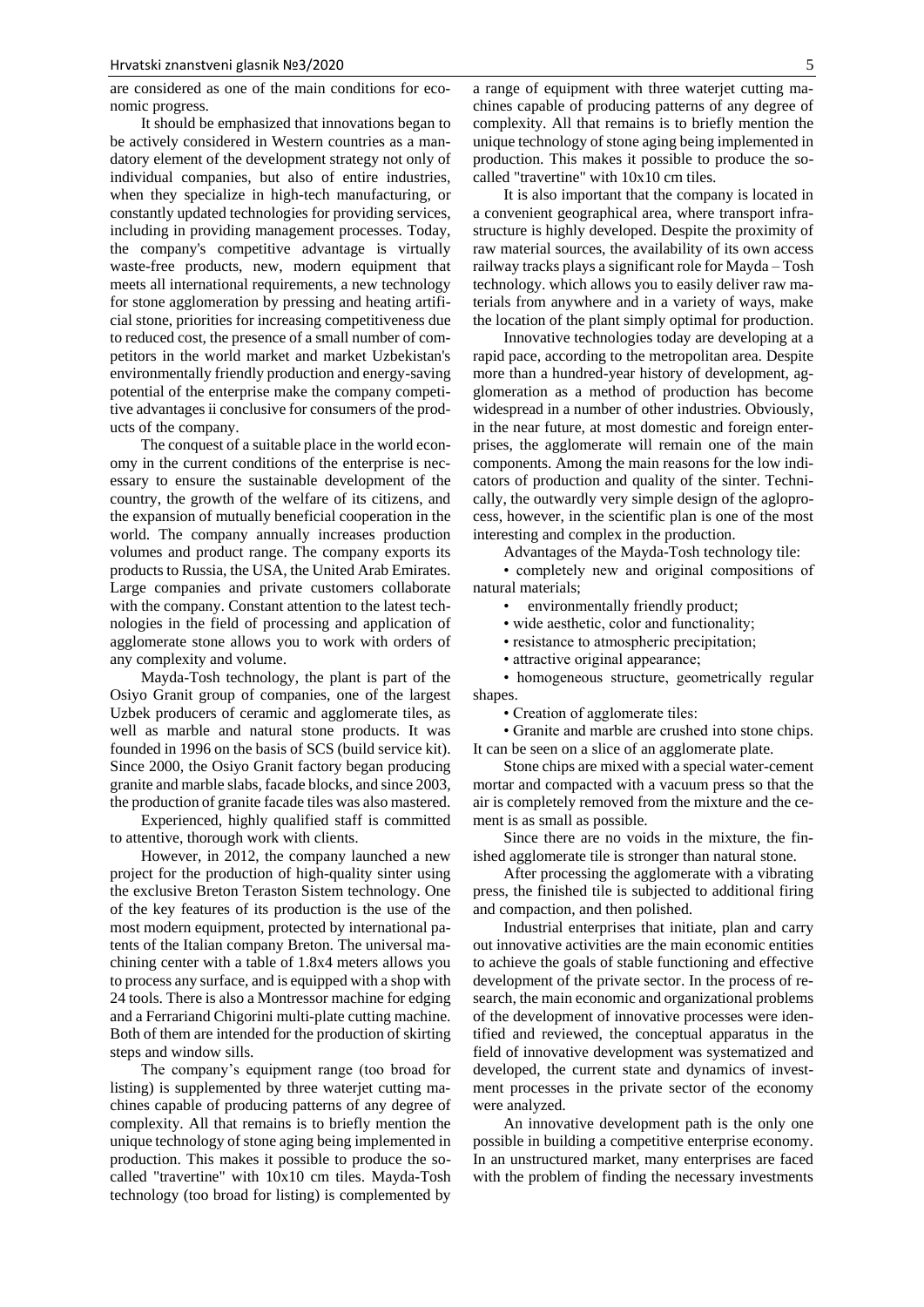to establish new products and enter monopolized sectors.

In order to determine the place of the set of works on the evaluation of innovative projects, the study proposes the main stages of project implementation, which allows you to turn the solution of individual tasks into a coherent system to achieve the main goal, to determine the sequence of work. In the most generalized form, the stages of the implementation of an innovative project at an industrial enterprise are presented in the form of a certain algorithm that takes into account the need for R&D, which significantly increases the number of stages of the project, as well as including an assessment of the profitability of the project.

It should be noted that the algorithm considers the possibility of adjusting innovative projects in the event that their implementation encounters insurmountable obstacles or a deviation from previously planned plans occurs. At the same time, the initial goals of the project are changed accordingly, which allows to increase the adaptability of the project at each stage of implementation.

In modern conditions, increasing production efficiency can be achieved mainly through the development of innovative processes that receive final expression in new technologies, new types of competitive products. Many aspects of the company's activities were examined in the Glad, modern ABC analyzes were made, through which it was possible to determine the priority and most profitable products. The accent of the chapter is stone agglomeration, this technology is quite new in the modern market, it can be taken into account that the introduction of these products affected the profitability of the company, which corresponds to the principles of the modern market.

The constant diversification of products, differentiation of supply in different ways has made it possible to achieve leadership in terms of output. The potentials of foreign economic activity of the joint venture LLC Mayda-Tosh technology were determined. The search and use of innovation directly in enterprises is an urgent problem.

The development of new technical, organizational and technological solutions, the improvement of basic management principles in relation to the specifics of the domestic market create the conditions for updating the reproduction processes at enterprises and give an additional impetus to the Mayda -Tosh technology JV LLC for economic growth. By its geographical nature, Uzbekistan has a favorable place for production innovations, which include not only technical or technological developments, but also any changes for the better in all areas of scientific and production activities.

#### **References:**

1. Modern approaches to innovation and investment management // Economics of the XXI century.

2. Innovative management. - M.: Market DS, 2008 .-- 200 p. - ISBN 5-7958-0150-6.

3. Management of innovative activities of companies: modern approaches, algorithms, experience. - Taganrog: TRTU, 2006. Modern approaches to innovation and investment management // Economics of the XXI century.

4. Management of innovations. Leading Company Experience = How Break throuths Happen. The Surprising Truth About How Companies Innovate.

5. Modern approaches to innovation and investment management // Economics of the XXI century.

6. Abdullaev D.A. Competitiveness of the national economy: criteria, system of indicators, development factors // Problems and prospects of the competitiveness of the national economy: Materials of the republican scientific seminar. - Tashkent, 2008. - P.152.

7. The charter of the joint venture LLC Mayda-Tosh technology.

8. http: //www.evrostone.ru/aglomerat.html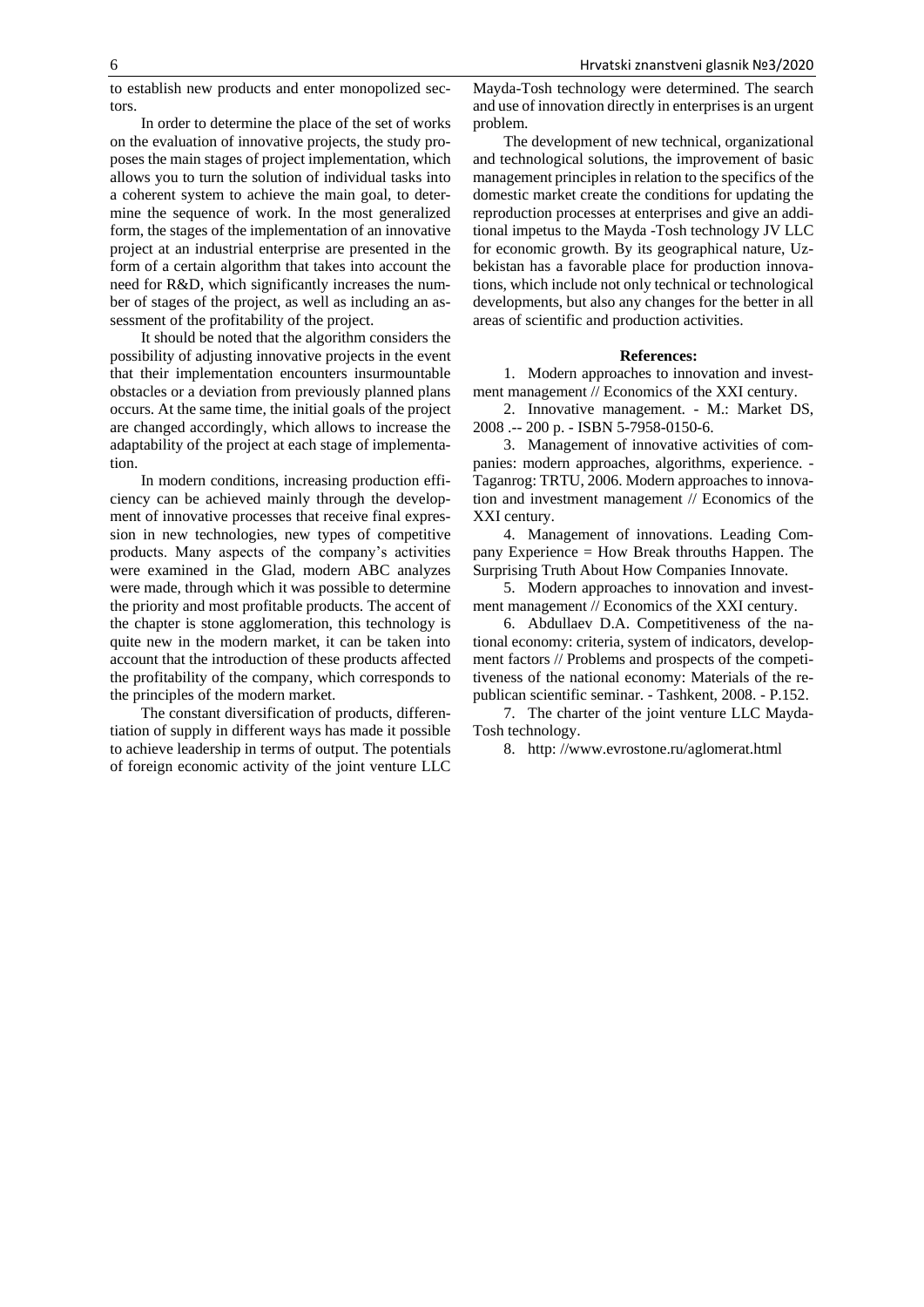# PEDAGOGICAL SCIENCES

## **К ПОСТАНОВКЕ ВОПРОСА О СОВЕРШЕНСТВОВАНИИ ПРОЦЕССА ПЕРЕПОДГОТОВКИ И ПОВЫШЕНИЯ КВАЛИФИКАЦИИ ПЕДАГОГИЧЕСКИХ КАДРОВ – ВЕЛЕНИЕ ВРЕМЕНИ**

**Толипов У. К.,**

*Зав.кафедррой "Технологическое образование" ТГПУ им.Низами доктор педагогических наук, профессор Ташкент, Узбекистан*

### **TO FORMULATION OF THE QUESTION OF IMPROVING THE PROCESS OF RETRAINING AND INCREASING THE QUALIFICATION OF PEDAGOGICAL STAFF - THE GOVERNMENT OF TIME Tolipov U.**

*Head of the Department "Technological Education" TSPU named after Nizami Doctor of Pedagogy, Professor Tashkent, Uzbekistan*

#### **Аннотация**:

В статье раскрыты вопросы, связанные с совершенствованием процесса переподготовки и повышения квалификация педагогических кадров. Названа основная функция системы переподготовки и повышения квалификации педагогических кадров.

**Резуме.** Мақолада ўқитувчиларни қайта тайёрлаш ва уларнинг малакасини ошириш жараёнларини такомиллаштириш билан боғлиқ масалалар ёритилган. Педагог кадрларни қайта тайёрлаш ва уларнинг малакасини оширишнинг асосий вазифаси айтиб ўтилган.

### **Abstract:**

The article reveals issues related to improving the process of retraining and advanced training of teaching staff. The main function of the retraining and advanced training of teaching staff is named.

**Ключевые слова**: педагог, подготовка, переподготовка, условие, требование, совершенствование, обновление, квалификация, технология.

**Таянч сузлар**: ўқитувчи, тайёрлаш, қайта тайёрлаш, talab, takomillashtirish, yangilanish, malaka, texnologiya.

**Keywords**: teacher, training, retraining, condition, requirement, improvement, updating, qualification, technology.

Позитивные перемены в области образования в нашей республике за последние годы повлекли за собой пересмотр основ теории и практики профессионального образования педагогов. Развитие системы образования в Узбекистане стало рассматриваться в тесной связи с процессами и тенденциями мирового образовательного пространства. В соответствии с программой развития непрерывного образования республики главной задачей является обеспечение системы образования квалифицированными кадрами, усиление государственной поддержки и стимулирования труда учителей, которое невозможно без повышения уровня профессиональной квалификации педагогических работников. Реформирование его предъявляет новые требования к педагогическим кадрам на основе коренного обновления квалификационных требований, учебных планов, программ и методики переподготовки и повышения квалификации педагогических кадров с учетом широкого внедрения современных высокоэффективных образовательных и инновационных технологий, передового зарубежного опыта.

Изменения в системе переподготовки и повышения квалификации уже коснулись каждого участника данной системы. Инновационный характер осуществляемых перемен в образовании республики напрямую связан с новым форматом пере-

подготовки и повышения квалификации, являющимся главным инструментом обновления содержания образования. Ибо поднять учебно-воспитательный процесс на качественно новый уровень невозможно без активного педагогического поиска тех, кто непосредственно претворяет в жизнь социальный заказ общества общеобразовательной школе. В связи с этим система переподготовки и повышения квалификации должна оперативно реагировать на все позитивные социально-экономические и научно-технические изменения, опираться на достижения психолого-педагогической науки и практики, быть постоянно нацеленной на будущее.

Исходя из этого, важнейшей тенденцией является переориентация образования на формирование нового типа личности. Поскольку информационное общество требует не только и не столько академически образованной, сколько эффективной и успешной деятельной личности современного мира. Поскольку наступила эпоха деятельностноценностной парадигмы образования и единого глобального образовательного сообщества. В этих условиях фигура учителя остается главной в учебном процессе и при современных технологиях обучения его роль в обеспечении качества образования является определяющей.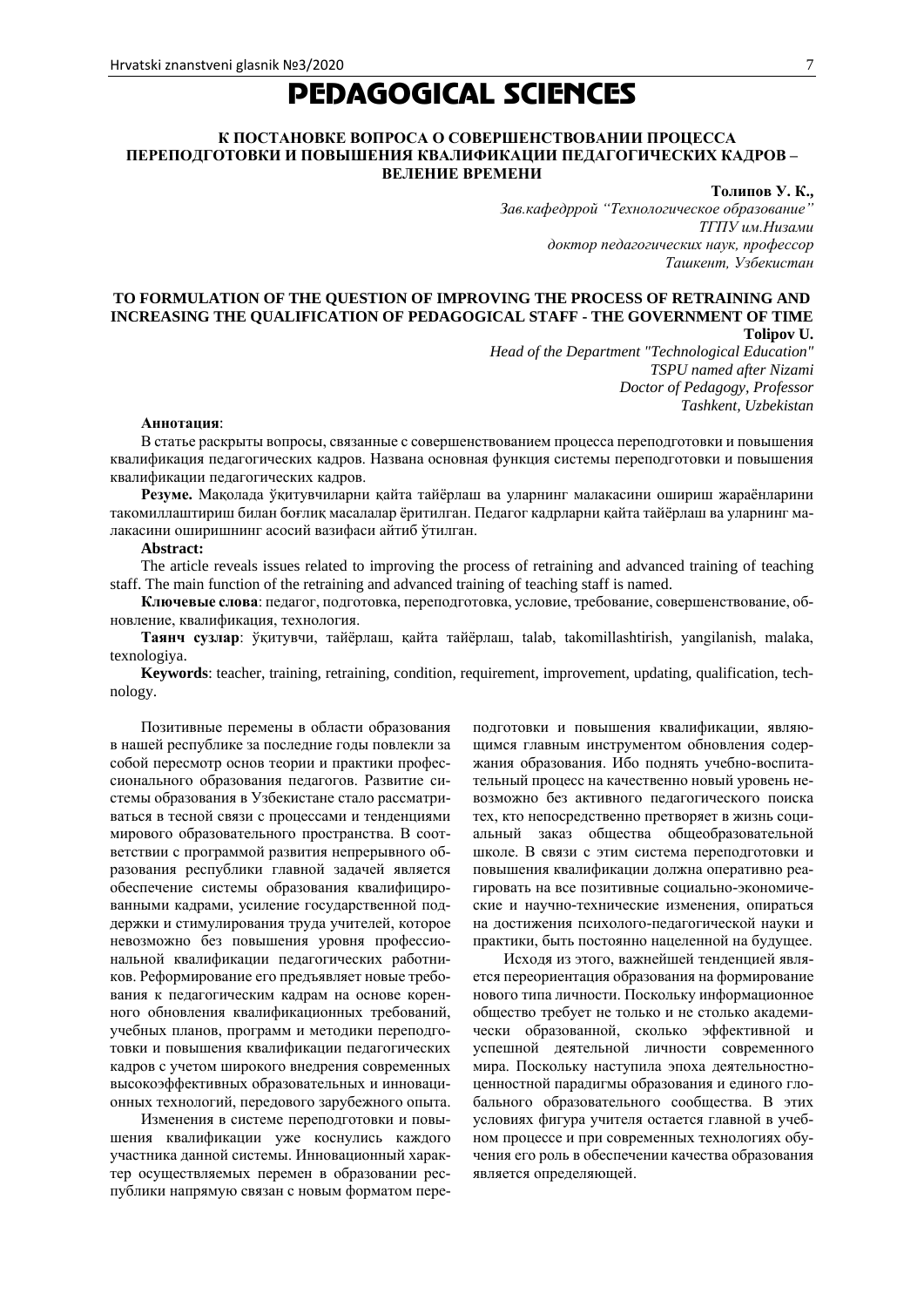Подготовка учителя к толерантной деятельности в институтах переподготовки и повышения квалификации работников народного образования (далее – ИППКРНО) понимается как взаимосвязанный, взаимодополняемый и взаимообусловленный процесс профессионального развития педагога по овладению им инновационной деятельностью с учетом субъективного опыта ее осуществления в организации образования.

Основная цель курсов – кардинально изменить мышление учителя, его методические подходы к обучению и воспитанию подрастающего поколения. Ключевая идея заключается в формировании у педагогов не только теоретического осмысления актуальности обучения учеников соответствующим образом, но и готовности к реализации новых идей на практике. В результате учителя будут готовы не только к оказанию помощи своим коллегам, но и к размышлениям, анализу и исследованию изменений, осуществляемых их коллегами.

### *На основе этого учителей можно:*

 вооружить арсеналом стратегий обучения в возможности комбинировать различные педагогические подходы, а также в знании – как и когда использовать конкретные методы [1, 17];

 использовать стратегии, касающиеся вопросов преподавания всему классу в целом, работы в группах, самостоятельной работы и индивидуально проводимых исследований;

 иметь глубокие представления о том, как происходит обучение в целом, о мотивации отдельных учащихся, переживаемых ими эмоциях и жизни за пределами общеобразовательной школы;

 уметь сотрудничать со своими коллегами, как по своему предмету, так и по смежным предметам в рамках своей общеобразовательной школы, либо с представителями ряда других образовательных учреждений;

 приобрести прочные навыки в области образовательных технологий и методики их использования как эффективного инструмента преподавания;

 совершенствовать свои потенциальные возможности для содействия разработке, ведению, управлению и планированию учебной среды в сотрудничестве с коллегами;

 уметь непрерывно рефлексировать по отношению к своей практике для того, чтобы учиться на своем опыте.

В свою очередь, программа обучения на курсах рассчитана на повышение качественного показателя обучения, повышение мотивации ученика. Именно через включение в совместную деятельность, обсуждение, взаимообучение, взаимооценивание, рефлексию и пропустив всю информацию не только через «мозг», а через действие удается менять мышление слушателей, их взгляды на новые подходы к обучению и воспитанию. Усовершенствуя Государственные образовательные стандарты, учебные программы можно менять подходы в обучении, пересматривать свою работу с целью создания эффективного сотрудничества учителя и ученика, где школьник будет иметь возможность

раскрыть свой потенциал, реализовать свои способности и самоутвердиться в жизни.

Известно, что к педагогическому мастерству ведут три пути: первый – развитие своих способностей на базе приобретения научной информации и использования ее в своей деятельности; второй – постоянная рефлексия своего опыта в соответствии с новыми идеями педагогической науки; третий – трансляция передового педагогического опыта с учетом собственных потребностей и возможностей. Сегодня гораздо важнее и сложнее привить учащимся умение самостоятельно добывать, анализировать, структурировать и эффективно использовать информацию для максимальной самореализации и полезного участия в жизни общества.

Перед организациями образования стоит задача – изменить сознание, креативность мышления педагогов, выработать у них новое отношение к своей профессиональной деятельности, стремиться к профессиональной зрелости и мастерству. Безусловно, учитель должен быть интересным для школьников человеком, показывать образцы творчества на уроке, использовать методы активного обучения, направленные на активизацию познавательной деятельности учащихся. И ученик, и учитель должны научиться самостоятельно трудиться. Это не значит выполнять какие-либо задания, а это сознательная постановка перед собой задач, направленных на решение важнейших проблем на своем уровне развития. Как только ученик и учитель начинает сам себе задавать вопросы и находить пути поиска ответа на них, сразу начинается процесс «самости» на основе постоянного и активного взаимодействия с окружающими его людьми. Данное взаимодействие порождает потребности и интересы учителя, побуждающие его к самостоятельной деятельности.

Считаем, что в современных услових переход на новый формат переподготовки и повышения квалификации открывает широкие возможности для самореализации и самоутверждения профессионального, личностного, индивидуального «Я»: вопервых, предоставление педагогу свободного права выбора и участия в курсах переподготовки и повышения квалификации; во-вторых, на курсах для педагога созданы условия, при которых каждый учитель чувствует себя равноправным «соавтором» и активным «соучастником» курсов переподготовки и повышения квалификации (базовый, проблемный, развивающий); в-третьих, организация самостоятельной работы учителя на курсах переподготовки и повышения квалификации (с элементами самообразования, саморазвития и работы по индивидуальной программе, участие в спецкурсах и др.) [2, 21].

### *Главным условием успешности учителя в этих условиях становится овладение им следующими профессиональными умениями:*

 разрабатывать рабочий учебный план на основе преемственности и целостности изучения истории и всех его компонентов, направленных на осознанный выбор школьниками будущей профессиональной деятельности;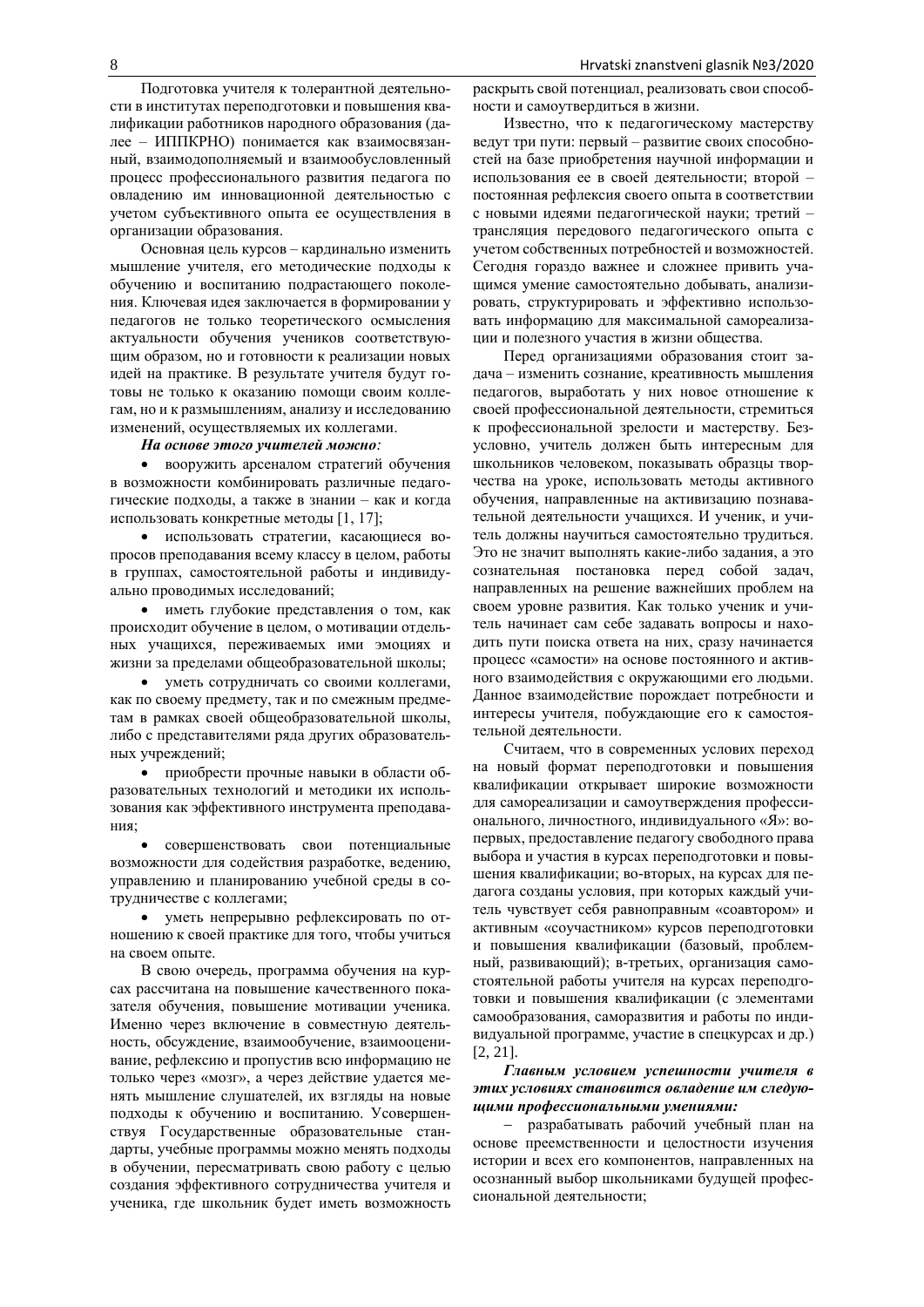свободно ориентироваться в содержании истории как учебного предмета;

 знать индивидуальные возможности и потребности обучающихся, чтобы помочь в составлении индивидуальных учебных планов;

 прогнозировать качественные характеристики выпускников общеобразовательных школ;

 проектировать образовательные траектории развития необходимых для общества качеств выпускников;

 применять необходимые методы и процедуры оценки компетенций учащихся.

Введение новых подходов в обучении и преподавании истории в образовательной системе привело к ведущей роли нового формата системы переподготовки и повышения квалификации педагогических кадров в реформировании образовательного процесса.

*Для обеспечения конкурентоспособности педагогов институты переподготовки и повышения квалификации должны обеспечить:*

 *массовость* переподготовки и повышения квалификации, которая предусматривает вовлечение в этот процесс каждого педагога вне зависимости от его стажа работы по специальности;

 *непрерывность***,** выражающуюся в необходимости организовать переподготовку и повышение квалификации в соответствии с принципами преемственности и систематичности;

 *индивидуализацию* переподготовки и повышения квалификации за счет высокой степени адаптации образования к уровню компетентности специалиста и его личностным запросам;

 *демократичность*, которая предполагает предоставление равных возможностей в качественной переподготовке и повышении квалификации для всех работников народного образования вне зависимости от удаленности их места жительства и работы, а также квалификационной категории педагога и от типа образовательного учреждения, в котором он работает (дошкольное образовательное учреждение, общеобразовательная школа, гимназия);

**–** *высокий уровень научно***-***методического обеспечения* процесса переподготовки и повышения квалификации работников народного образования.

Профессиональный портрет учителя характеризуется его умениями координировать процесс образования по данному предмету, консультировать по возникающим учебным вопросам учеников, осуществлять контроль за качеством учебно-познавательной деятельности, создавать условия для организации самостоятельной работы учащихся, что предполагает выполнение им следующих функций: формирование побуждающих мотивов обучения; постановка учебных целей и задач; передача собственных знаний и опыта; разъяснение заданий; организация учебного взаимодействия между школьниками; диагностика процесса обучения. Приоритетным направлением развития системы переподготовки и повышения квалификации является обеспечение каждому слушателю индивидуальной траектории профессионального становления, что позволяет реализовать право учителя на осознанный и согласованный с преподавателем выбор основных параметров переподготовки и повышения квалификации, а именно его личностного смысла, целей и способов их достижения, методов, средств и темпа обучения, системы контроля и оценки его результативности, темы творческой работы, форм ее выполнения и защиты.

Значит, новый формат переподготовки и повышения квалификации учителей – это ежедневная напряжённая работа, направленная на создание команды творческого сотрудничества учителей разных учебных заведений, желающих идти в ногу со временем и нести радость своих открытий коллегам и учащимся, на создание союза единомышленников, которые понимают, что у учителя сегодня новая миссия. Задача преподавателей институтов переподготовки и повышения квалификации научить учителей не только наполнить ученика как сосуд знаниями, а главное вооружить его умением добывать знания самостоятельно, аргументировать свою позицию и развивать функциональную грамотность.

Надо отметить, что в современных условиях в республике предпринимаются кардинальные действия по разработке механизма влияния переподготовки и повышения квалификации на качество образования. Это то проблемное поле, на котором необходимо совместное эффективное сотрудничество всех участников образовательного процесса, адекватные действия по созданию системы обобщения и активного использования в массовой педагогической практике инновационного опыта лучших общеобразовательных школ и опытных учителей.

Очевидно то, что инновационный опыт, ориентированный на индивидуальную траекторию развития, как учителя, так и ученика будет группироваться вокруг следующих намечаемых принципиальных изменений в образовании, имеющих системный характер:

\* формирование нового представления о качестве образования на основе его открытой, прозрачной и критериальной внешней оценки;

\* определение новых подходов к аттестации педагогических кадров и образовательных программ.

Инструментарием для исследования являются входные, выходные (итоговые) и периодические (полугодовые) анкеты, тесты (входные и выходные) для слушателей курсов.

За основу методов исследования рекомендуем взять анкетирование (входное и выходное), статистические и графические методы обработки результатов с помощью MS Excel, метод сопоставительного анализа полученных результатов и обобщение. Результаты входных анкет покажут уровень подготовленности каждого учителя, его умение вести учебно-воспитательную работу на должном уровне. Итоги выходных анкет дадут нам ценный материал о результатах обучения учителей в институте. Это и есть основа открытого, демократичного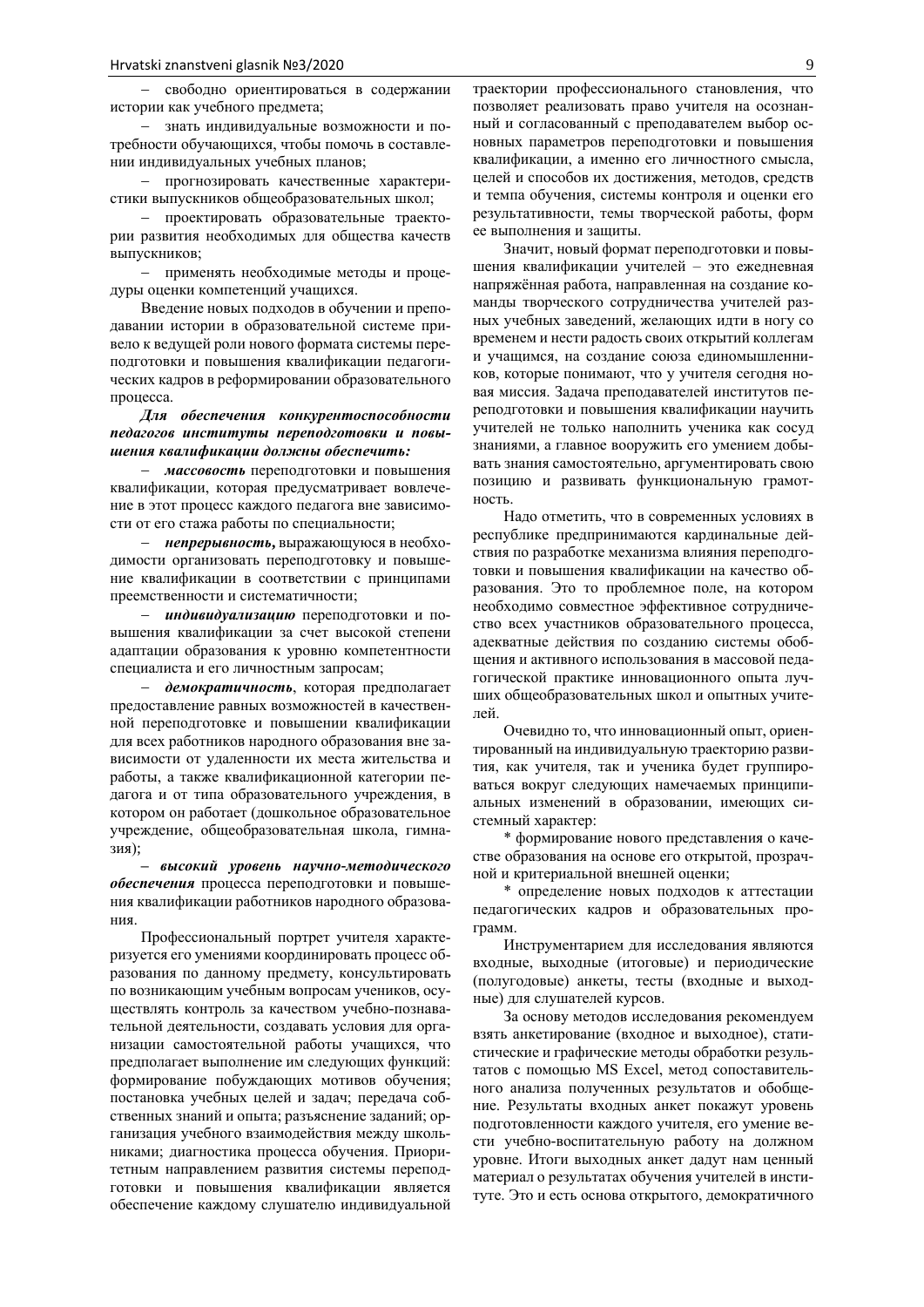и вариативного, максимально приближенного к запросам учителей перехода на новый формат переподготовки и повышения квалификации как путь к профессиональному успеху учителя, деятельность которого ориентирована на результат – обеспечение качества образования.

*Содержание диагностических анкет позволят получить:*

– сведения о педагоге;

– выявить цель обучения педагога на курсах ИППКРНО;

– определить источники получения информации педагогов об инновационных подходах к образованию;

– выявить уровень владения педагога компьютером, выявить изменения в профессиональной деятельности педагога после последнего курса ИППКРНО;

– узнать о внесении инновационных предложений педагогом для совершенствования учебно-воспитательной работы;

– выявить формы связи педагога с ИППКРНО после окончания курсов;

– узнать испытываемые чувства педагога при завершении курса;

– оценить свой профессиональный рост к концу обучения;

– определить изменения взгляда педагога на современную организацию процесса обучения в ОО после прохождения курса;

– изучить дополнительные запросы педагога и их формы организации;

– изучить пожелания и предложения педагога по улучшению услуг, предоставляемых ИППКРНО;

– получить сведения о разработке и выпуска учебно-методической литературы педагогом;

– получить сведения о подготовке и выступлениях педагога с докладами на различных научнометодических мероприятиях разного уровня;

– получить сведения об изучении, обобщении и распространении педагогического опыта учителя, передового опыта других педагогов и организаций образования;

– определить компетентность педагога в управленческой деятельности.

Система аттестации должна быть направлена на изменение отношения к педагогическому труду, выработке оптимальных критериев оценки профессиональной деятельности педагогов, способствующих повышению его социального статуса (включая научно-исследовательскую работу с одаренными детьми); создание эффективных стимулов для оплаты труда учителей, увязывающей заработную плату с результатами его профессиональной деятельности и др.

Учебная работа институтов переподготовки и повышения квалификации максимально ориентирована на опережающую подготовку учительства к реализации модернизации общеобразовательной школы и осуществляется в соответствии с инновационными процессами, направлениями и тенденциями развития непрерывного образования.

Теория и опыт организации обучения педагогов свидетельствуют о том, что обучающие курсы: базовые, проблемные, развивающие и уровневые программы нацелены на удовлетворение образовательных потребностей педагогов, повышающих свою квалификацию; педагог сам участвует в формировании программ повышения квалификации (проведение мастер-классов, творческих мастерских, авторских школ, школы молодого исследователя, школы профессионального успеха и т.д.).

Следовательно, в самом емком понимании переподготовка и повышение квалификации педагога – это совершенствование его динамической способности, углубление теоретических знаний и практических умений, позволяющие включиться в дальнейший процесс профессиональной деятельности. Квалификация характеризует, с одной стороны, потенциальную возможность педагога выполнять не простую педагогическую деятельность, а, с другой, – уровень его интеллектуального развития.

Значит, процесс профессионального развития многоаспектен. Семинары, стажировки в современных условиях также являются источниками пополнения информации, способны углубить знания растущего человека. Однако они не могут в полной мере заменить постоянной целенаправленной работы специальных учреждений переподготовки и повышения квалификации по обучению и информированию педагогических работников.

Исходя из сказанного выше, следует отметить, что использование методов активного обучения в системе повышения квалификации способствует развитию у слушателей профессиональных умений и навыков, а также дает целый ряд преимуществ:

– облегчается восприятие нового для слушателей материала;

– шире используется опыт коллег, повысивших уровень профессиональной компетентности;

– доказывая или обосновывая те или иные подходы к решению поставленных задач, специалисты, повышающие профессиональную компетентность, присваивают новые знания и новые подходы к решению этих задач;

– обучающиеся получают возможность более четко увидеть модели эффективного и неэффективного поведения и соотнести это с теми образцами поведения, которые они привыкли демонстрировать в своей профессиональной деятельности.

Процессы реформирования системы переподготовки и повышения квалификации требуют новых подходов к организации учебного процесса. В качестве инструмента и средства повышения эффективности деятельности такой системы может выступать целеполагание процесса профессионально-личностного развития учителей общеобразовательной школы.

В связи с этим считаем, что обновлённые учебные программы курсов переподготовки и повышения квалификации должны ориентироваться на *развитие личности слушателя, его личностной и профессиональной мотивации; компетентностный подход в организации процесса перепод-*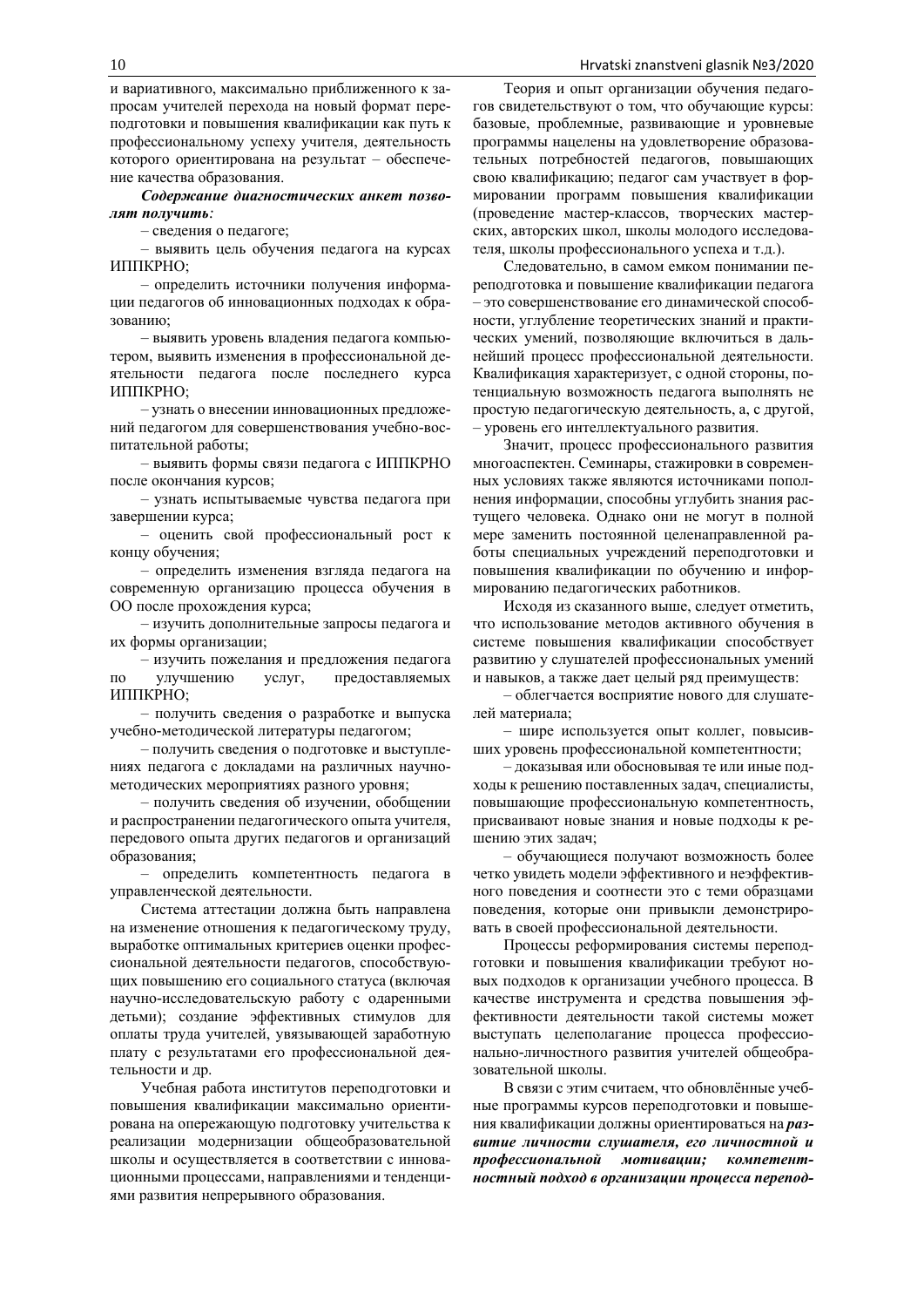*готовки и повышения квалификации, интерактивные методы обучения, учебные проекты; субъект-субъектные отношения между учителем и учениками; субъектный опыт слушателей; представление учебного материала в виде системы продуктов учебной деятельности обучающихся.*

Таким образом, основная функция системы переподготовки и повышения квалификации педагогических кадров направлена на то, чтобы учителя по завершению учёбы освоили содержание курса, знали, понимали и умели применять, показывали функциональную грамотность, которую можно определить путем проведения диагностики с помощью тестовых заданий. Но наша задача сегодня заключается в том, чтобы учителя наряду с перечисленными выше критериями ещё могли и вести разработки, то есть показывать проектировочную компетентность/оценку (само/взаимную оценку) и проводить экспертизу, показывать профессиональную компетентность/оценку уровня/ освоения методики курсовых заданий.

#### **Литература**

1. Таубаева Ш.Т. Исследовательская культура учителя: методология, теория и практика формирования. – А.: Алем, 2000. – 381 с.

2. Громкова М.Т. Андрагогика: теория и практика образования взрослых: Учебное пособие для студентов вузов. – М.: ЮНИТИ-ДАНА, 2005. – 495 с.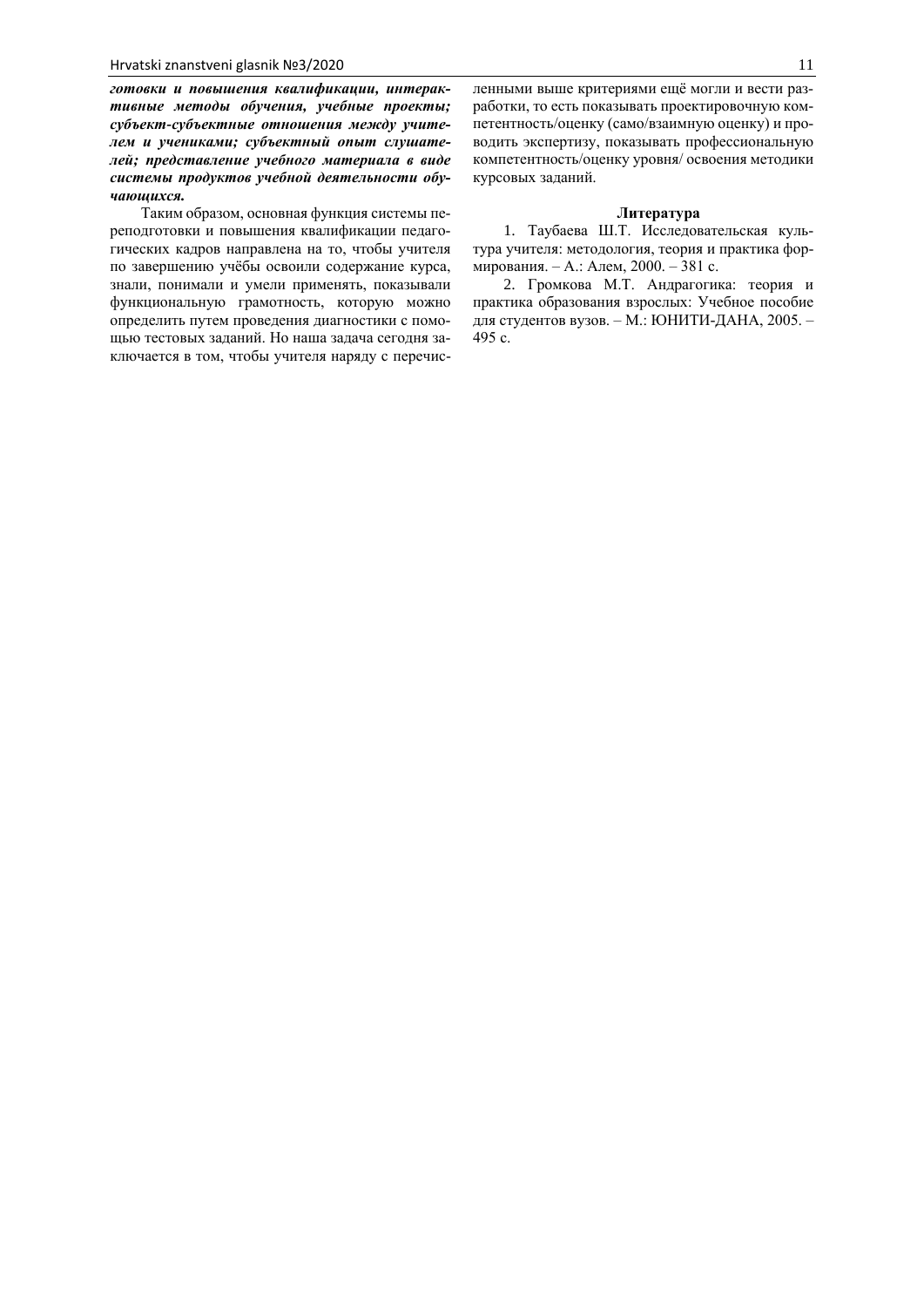# PHYSICAL SCIENCES

## **РЕЛИКТОВЫЙ ФОН И РАСЧЁТНЫЕ ПАРАМЕТРЫ ВСЕЛЕННОЙ**

**Пьянов В. И.** *Санкт-Петербург*

## **RELICT BACKGROUND AND CALCULATED PARAMETERS OF THE UNIVERSE**

**Pyanov V.**

*Saint-Petersburg*

### **Аннотация**

Представлены полученные расчётным путём в предыдущих исследованиях автора значения мировых констант: относительных масс элементарных частиц; постоянной тонкой структуры; впервые полученного значения константы гравитационных взаимодействий. Вычислено значение температуры реликтового фона, вычислен гравитационный радиус Вселенной и показано, что Вселенная является вращающейся чёрной дырой.

Abstract

The values of world constants obtained by calculations in previous author's studies are presented: the relative masses of elementary particles; the fine structure constant; The value of the constant of gravitational interactions was first obtained. The value of the background temperature is calculated, the gravitational radius of the Universe is calculated and it is shown that the Universe is a rotating black hole.

**Ключевые слова:** Вселенная; вращение; константы; температура; энергия; масса; материя. **Keywords:** Universe; rotation; constants; temperature; energy; mass; matter.

"Чтобы познать истину нужно один раз всё подвергнуть сомнению. " Р. Декарт

§1. В настоящее время считается, что фоновое излучение является равномерно заполняющим Вселенную тепловым излучением, возникшим в результате Большого взрыва в эпоху первичной рекомбинации водорода.

Это излучение обладает высокой степенью изотропности и спектром, свойственным абсолютно чёрному телу с температурой 2,72548  $\pm$ 0,00057 К [3, c.916-920]. Зависимость длины волны, на которой поток излучения энергии чёрного тела достигает своего максимума, от температуры чёрного тела устанавливает закон смещения Вина. После ряда преобразований он принимает удобный для использования вид  $\lambda = 2{,}898 {\cdot}10^{-3}$  / Т (м).

В русскоязычной литературе используется термин реликтовое излучение, указывающий на происхождение излучения, Реликтовое излучение рассматривается как одно из главных подтверждений теории Большого взрыва.

Идея Большого взрыва. была выдвинута для объяснения, кажущегося парадоксальным факта разбегания галактик и фонового изотропного излучения Вселенной. Согласно этой идее, некогда вся Вселенная была сосредоточена в одной малой точке с бесконечно большой плотностью материи. В этой точке законы физики не действовали. Миллиарды лет назад по причинам, которые сторонники теории объяснить не в состоянии, произошел Большой взрыв, и разбегание галактик, и фоновое излучение - это наблюдаемые последствия грандиозного взрыва. Теория Большого взрыва - выдумка теоретиков, основанная на примитивной экстраполяции наблюдательного факта разбегания галактик при обращении времени. Нобелевский лауреат, астрофизик Ханнес Альфен назвал теорию Большого Взрыва «оскорблением здравого смысла».

Космологическая постоянная Хаббла H является коэффициентом пропорциональности в уравнении, связывающем скорости V удаления галактик с расстояниями r от наблюдателя до галактик: V = H r.

В потенциальном гравитационном поле Вселенной галактики, подобно звёздам в ветвях спиральных галактик, движутся по логарифмическим спиралям, при этом окружная и радиальная составляющие скорости движения изменяются пропорционально расстоянию от оси движения, а масса Вселенной, оказывающая гравитационное воздействие на массы галактик увеличивается пропорционально кубу расстояния от центра галактики до центра Вселенной. Из-за возрастания гравитационного притяжения радиальная скорость движения галактик уменьшается и на границе Вселенной становится равной нулю. Окружная скорость на границе равна С. Вселенная работает как естественный ускоритель космических масштабов.

Можно утверждать, что постоянная Хаббла Н, имеющая размерность угловой скорости, ею и является. Считающийся фундаментальным закон расширения Вселенной (закон Хаббла), на который опирается теория Большого взрыва, является подтверждением вращения Вселенной, а не гипотетического взрыва. В [9, с. 51, с.68] получены значение угловой скорости вращения Вселенной овси её радиуса R<sub>BC</sub>:  $\omega_{BC}$  = 0,945550618 и R<sub>BC</sub> = 3,17055959∙10<sup>26</sup> м.

§2. В 1930 г. Дирак теоретически обосновал существование частицы с отрицательной кинетической энергией, а, следовательно, и с отрицательной массой, численно равной положительной гравитационной массе электрона. Электрический заряд этой частицы равен заряду электрона, но имеет противоположный знак [5, с. 681-689]. Частица получила название позитрон. В космосе аналогами электрона и позитрона служат частицы распада реликтовых нейтрино.

В 1957 году Германн Бонди, спустя 25 лет после открытия позитрона, обладающего отрицательной массой, предположил в работе [1, c.423], что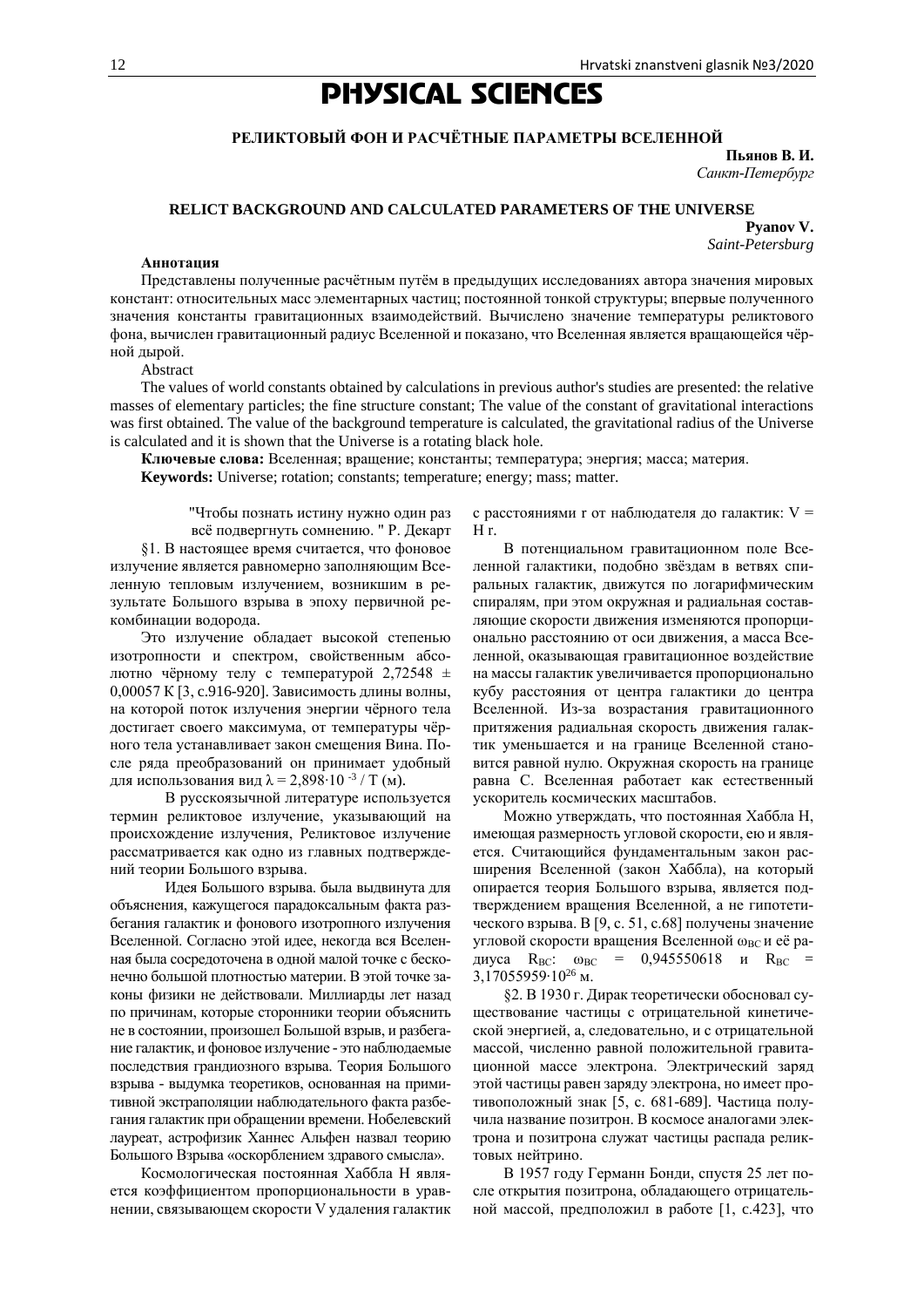масса может быть, как положительной, так и отрицательной. Однако до сих пор материю с отрицательной массой называют экзотической и гипотетической, хотя существование отрицательной массы и её ответственность за возникновение силы противодействующей движению с ускорением вытекают из совместного рассмотрения второго и третьего законов Ньютона.

Многие физики считают, что аннигиляция свободного электрона и свободного позитрона никогда не может породить всего один квант — не позволяет закон сохранения импульса. Г. Бонди и Роберт Л. Форвард [2, c. 3117-3120] доказали, что если обе массы равны по абсолютной величине, но отличаются знаком, то общая система положительных и отрицательных частиц будет ускоряться бесконечно без какого-либо дополнительного влияния на систему снаружи.

При этом, если массы равны по абсолютной величине, одна при этом положительна, а другая отрицательна, то импульс системы равен нулю, если они обе двигаются вместе и ускоряются вместе, независимо от скорости.

Некоторые свойства, которые вводятся этими предположениями, выглядят необычно, например, в смеси газа из положительной материи и газа из отрицательной материи положительная часть будет увеличивать свою температуру бесконечно. Однако, в таком случае отрицательная часть смеси будет охлаждаться с той же скоростью, тем самым выравнивая баланс».

§3. Благодаря идеям и трудам большого числа философов и физиков к концу XIX века была окончательно завершена молекулярно-кинетическая теория (МКТ)

Фундаментом МКТ является атомическая гипотеза, согласно которой материальные тела состоят из неделимых частиц — атомов. Эта гипотеза зародилась 2500 лет назад в Древней Греции. Её авторами являются Левкипп и Демокрит из Абдеры.

В 1738 Даниил Бернулли опубликовал труд «Гидродинамика», в котором заложил основы МКТ. Завершили создание МКТ У. Кельвин (Томсон), Дж. Максвелл, Л. Больцман, М. Планк, В. Вин.

Согласно основному уравнению МКТ средняя кинетическая энергия <Е> движения молекул газа пропорциональна абсолютной температуре T:

 $\langle E \rangle = m \langle V \rangle^2 / 2 = 1,5kT$ , где (1)

m – масса молекул газа;

<V> - средняя скорость движения молекул;

k – постоянная Больцмана, равная 1,38064852∙10-23 Дж/К;

T – абсолютная температура.

Космическое пространство с абсолютной температурой 2,72548 заполнено движущимися нейтрино созидания (так называемыми реликтовыми нейтрино) и их заряженными составляющими. В [9, с.105] и [8, с. 88] получены значения относительных масс m этих частиц. Размерная масса m<sub>ν0</sub> нейтрино созидания равна 9,6841268∙10<sup>-</sup>  $37<sub>KT</sub>$ , массы m<sub>v</sub> частиц, образующихся при распаде нейтрино, равны ±4,8420634∙10-37кг. Суммарное количество этих частиц вдвое больше количества нейтрино.

Приняв, что реликтовый фон является одноатомным идеальным газом, масса атома которого равна массе нейтрино созидания, после подстановки в (1) значений m<sub>v0</sub>, k и T получим, что средняя кинетическая энергия молекул космического фона <Е0> равна 5,64439∙10-23 Дж. При m = 9,6841268∙10-37кг полученное значение кинетической энергии позволяет определить значение средней скорости движения нейтрино созидания: <V> = 1.07967…∙10<sup>7</sup> м/с, что на порядок меньше скорости света. Уменьшение скорости нейтрино − результат взаимодействия нейтрино с реликтовым фоном. Допустим, что все нейтрино созидания движутся с максимальной скоростью, равной С, равной 2,99792458∙10<sup>8</sup> м/с. При скорости С, максимальное значение кинетической энергии нейтрино (Емах) равно 4351,829556∙10-23 Дж. Согласно (1) такой кинетической энергии соответствует температура  $T_{MAX}$  = 2101,345609 К. Разность  $\Delta$  между максимальной и средней энергиями  $\Delta E = E_{MAX} - \langle E \rangle =$ 4346,185166 ∙10-23Дж. Значение минимальной энергии  $E_{MIN} = \langle E \rangle - \Delta E = -4340,540776$  Дж. Этому значению кинетической энергии соответствует температура  $T_{MIN} = -2095,894653$  К. При движении гравитационная масса нейтрино созидания нагревается, а у инертной массы температура снижается до отрицательных значений. Среднее значение температур Т $_{P\Phi} = (T_{MAX} + T_{MIN})/2 = 2{,}72548$  К.

Авторы работ [6, c. 693 - 713] и [7. c. 246 - 249], в которых рассматриваются вопросы, касающиеся отрицательных температур в их связи с отрицательными кинетическими энергиями, не привлекали понятие об отрицательной массе, тогда как привлечение этого понятия внесло бы полную ясность в проблему объяснения отрицательных температур.

Исследованиями реликтового фона спутником WMAP установлена дипольная анизотропия (разница между наиболее горячей и холодной областями, составляющая 0,006706 К) [10, с. 1294]. Эти области являются полярными областями вращающейся Вселенной.

Превышение над Трф в горячей области с температурой Т<sub>МАХ</sub> = 2101,345609 К равно (Т<sub>РФ</sub> / Т<sub>МАХ</sub>)  $T_{P\Phi} = 0.0035337$  К. Понижение в холодной области с  $T_{MIN} = -2095,895609$  К равно (Трф /  $T_{MIN}$ ) Трф = – 0,003544186 К. Разность (0,0070778 К) расчётных значений близка к полученной из опыта.

§.4. Разделим Вселенную на два полушария плоскостью, проходящей через ось вращения. Центры масс полушарий расположены в экваториальной плоскости на расстоянии  $3/8$  R<sub>BC</sub> от центра Вселенной, расстояние между центрами масс полушарий равно 3/4 R<sub>BC</sub>, а на экваторе величина  $(\omega_{BC} \cdot R_{BC})^2$  = С<sup>2</sup>. При массе Вселенной М<sub>ВС</sub> условие равновесия полушарий может быть записано в виде: равенства центробежной силы  $F_{\text{IIEC}} = 0.5 M_{\text{BC}}$ ∙ $\omega_{BC}$ <sup>2</sup>⋅3R<sub>BC</sub>/8 и силы гравитационного притяжения  $F_{\text{FP}} = 16G(0.5 \text{ M}_{\text{BC}})^2 / 9R_{\text{BC}}^2$ , действующих на полушария.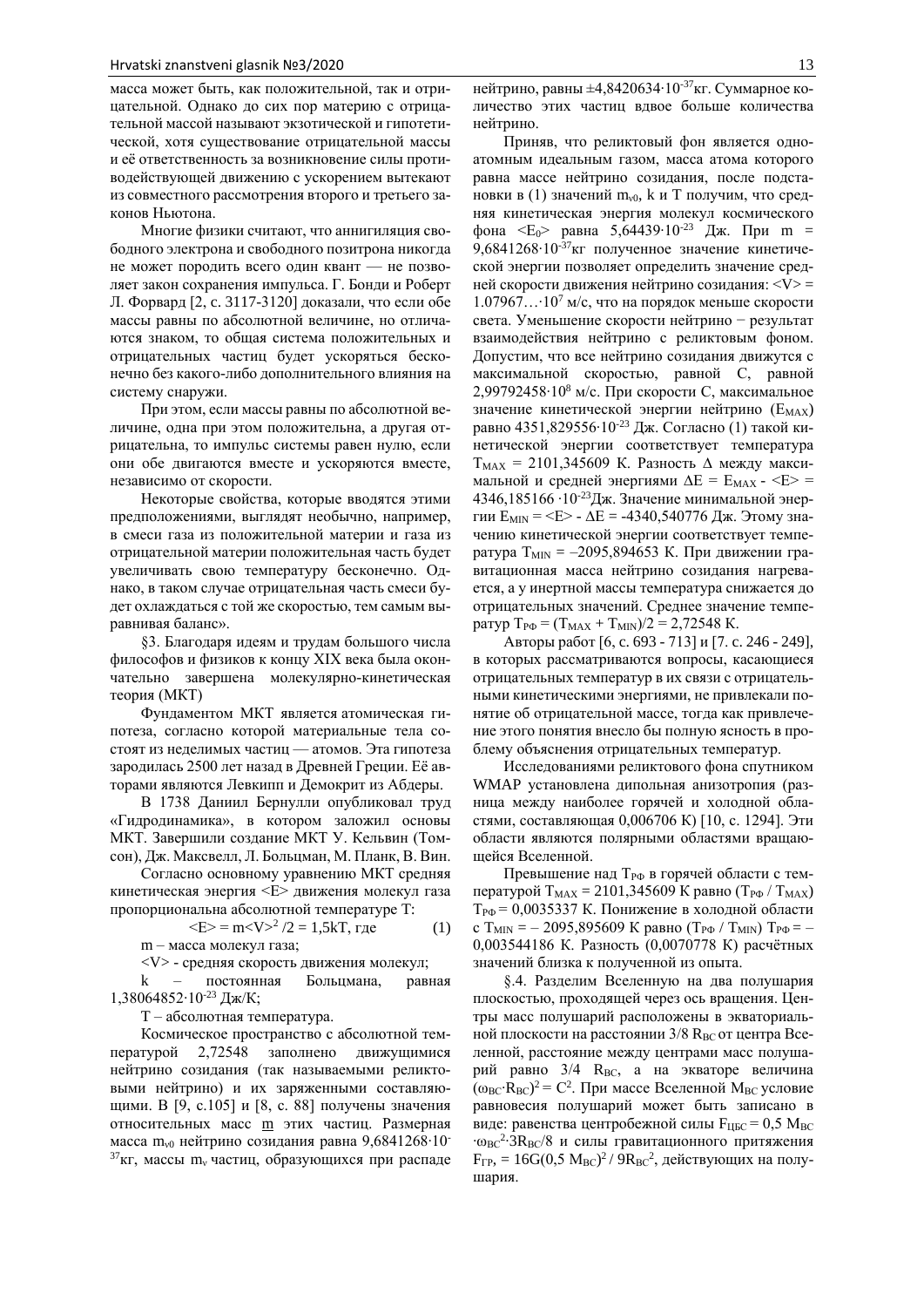$$
0,5M_{BC_{rp}} = 27 R_{BC}C^2/128G \text{ KT, r\mu} \tag{2}
$$

С – скорость света;

G – гравитационная постоянная.

Расчётные значения R<sub>BC</sub> = 3,17055959∙10<sup>26</sup> м и  $G = 6,672703546 \cdot 10^{-11}$  м<sup>3</sup>кг<sup>-1</sup>с<sup>-2</sup> получены в [9, с. 109] и [8, с.51, 68]. В этих же работах впервые получены расчётные формулы для вычисления других мировых констант. Ниже приводятся формулы и значения констант.

Постоянная тонкой структуры α:

$$
\alpha = 4 / \exp(2\pi + 2\exp(-\pi) - \exp(-\pi \underline{(m_{\text{rp}})} - 2\exp(-\pi \underline{m_{\text{rp}}}) + 4\pi, \text{ r \text{g}})
$$
(3)

 $m_{\text{tp}}$  - относительная масса триэлона [8, с. 58].

При  $V = C =$ const из закона сохранения момента импульса следует, что  $r_1/r_2 = m_2/m_1$ . С учётом этого в исходных интегралах [3, c.28 - 30] были изменены пределы интегрирования и получено уравнение (3).

Вычисленное по (3) значение α (0,007297352521741223) отличается от рекомендуемого CODATA значения (0,00729735313…) в 9-ом знаке после запятой.

Полученная впервые [8, c. 36,44] константа гравитационных взаимодействий αгр:

$$
1/\alpha_{\text{FP}} = 2\text{Ch}|\text{G}(\underline{\text{m}}_{\text{rp}} (\underline{\text{m}}_{\text{p}} \cdot \underline{\text{m}}_{e}) = 2\pi \exp 2\pi \exp 2\pi \exp 4\pi \exp 1 = 1,41388469299...10^{42} \tag{4}
$$
  

$$
\alpha_{\text{FP}} = 0,70727125412...10^{-42}
$$

Относительная диэлектрическая проницаемость поляризованного зарядами протона и электрона вакуума  $\varepsilon$ <sub>r</sub> [9, с. 107]:

 $\epsilon$ <sub>r</sub> = α(<u>m</u><sub>p</sub> - <u>m</u><sub>e</sub>) / 4π = 1,06568209574388, где (5) α – постоянная тонкой структуры

m <sup>р</sup>и m*<sup>e</sup>* - относительные массы протона и электрона.

Постоянная Планка h [9, c. 106, 108]:

 $h = 2π$  C R<sub>e</sub> m<sub>e</sub>/α, rge (6) R*<sup>e</sup>* - классический радиус электрона, равный 2,8179403227∙10-15 м.

Полученное по (6) значение h равно 6.626070082⋅10<sup>-34</sup> кг⋅м<sup>2</sup>⋅с. Рекомендованное CODATA значение h: 6,626070040(81) 10<sup>-34</sup> кг∙м<sup>2</sup>⋅с. Точность полученного результата определяется точностью значений  $m_e$  и α.

При получении (3) и (4) использована гипотеза: независимо от вида и масштаба взаимодействия действие S любого периодического процесса изменения движения равно целому числу К минимального значения (0,5 в единицах Дирака) квантов действия [8. c. 16 - 18].

Гравитационная постоянная G [8. c. 89]:

$$
G = 2Ch\alpha_{rp} \underbrace{m_{rp} \underbrace{m_{p} - m_{e}}_{11} m_{e}^{2}}_{11} = 6,67270354...10
$$
\n(7)

По рекомендации CODATA G =  $6,67408(11)$ ∙10<sup>-11</sup> м<sup>3</sup>⋅с<sup>-2</sup>⋅кг<sup>-1</sup>.

Гравитационная постоянная является головоломкой для физиков-экспериментаторов и головной болью для членов CODATA. В июне 2014 года в журнале Nature появилась статья итальянских и нидерландских физиков, где были представлены новые результаты измерения G, сделанные при по-

Возможно, что CODATA будет вынужден вновь существенно изменять рекомендуемое значение G. В 2007г рекомендованное значение G было равно 6,67259(85)⋅10<sup>-11</sup> м<sup>3</sup>⋅с<sup>-2</sup>⋅кг<sup>-1</sup>. Не исключено, что то же самое может произойти с рекомендуемым сегодня значением постоянной тонкой структуры α. Успех Свена Штурма и его коллег из Института ядерной физики в Гейдельберге (Германия) на основании опыта вычисливших массу электрона с точностью до 15 знака после запятой (http://www.nature.com/), может кардинально изменить рекомендации CODATA по согласованным значениям констант. Точность некоторых из вычисленных нами констант ограничена точностью экспериментальных значений массы электрона и α. Если CODATA узаконит новое значение массы электрона, то расчётная точность констант возрастёт на несколько порядков.

Электрический заряд электрона (позитрона) [8, c. 85]:

 $e = \pm 2\pi$  m<sub>e</sub>  $\sqrt{2\varepsilon_0 \varepsilon_r G}$  m<sub>rp</sub> m<sub>e</sub> exp2π exp exp1 =

1,6021766209989∙ 10<sup>-19</sup> А⋅с., где (8)  $\varepsilon_0$  = 8,85418781762... · 10<sup>-12</sup> кг<sup>-1</sup>⋅м<sup>-3</sup>⋅с<sup>4</sup>⋅А<sup>2</sup> – электрическая постоянная.

Рекомендованное CODATA значение *е* = 1,6021766208(98) 10-19 Кл.

Опыты по рассеянию быстрых электронов на нуклонах, проведённые в 1975 г. в Стэнфорде (США), позволили получить данные о распределении зарядов в нейтронах и протонах .

В электрически нейтральном нейтроне имеются 4 заряженные центрально-симметричные области с чередующимися знаками заряда. Заряд центрального ядрышка (керна) – положительный, а абсолютное значение объёмных зарядов в двух шаровых слоях увеличивается от центра к периферии. Объёмный заряд наружного шарового слоя отрицательный. Суммарный электрический заряд областей равен нулю. Такой характер изменения зарядов в нейтроне обеспечивает ступенчатое сжатие кулоновскими силами гравитационных масс частицы до ядерной плотности. Вселенная в целом электрически нейтральна. В силу фрактальности устройства Вселенной [9, с. 113] распределение в ней зарядов подобно распределению зарядов в нейтроне. Р. Декарт считал, что Вселенная представляет собой иерархию эфирных вихрей.

В работе [9, c. 47] получено выражение для вычисления относительного (отнесённого к заряду электрона) заряда ядра Вселенной: Q/e = 1/4π α<sub>ΓP</sub> =  $+1,12513369 \cdot 10^{41}$ .

Положительный заряд ядра равен заряду периферийной области Вселенной.

§5. Вернёмся к уравнению (2). После постановки в него значений величин получим:

0,5Мвс гр = 0,9008018925⋅10<sup>53</sup> кг.

С учётом присоединённой инертной массы полная масса полушария 0,5Мвс<sub>гр</sub> 1.801603785∙10<sup>53</sup> кг, а полная масса Вселенной М<sub>ВС</sub>  $=$ 3,60320757⋅10<sup>53</sup> κг.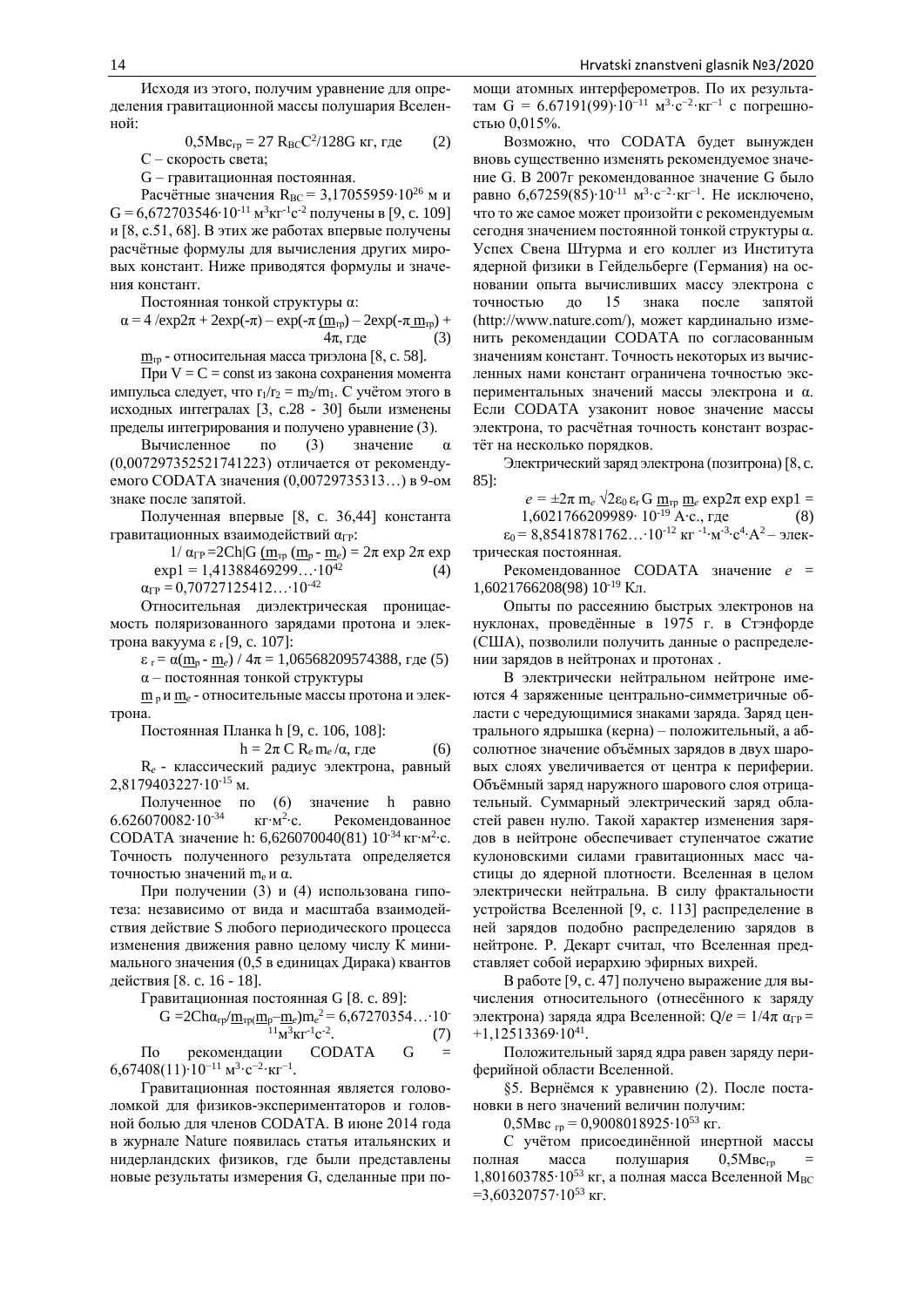Из отношения массы Вселенной к её объёму получим среднее значение плотности вещества во Вселенной  $\rho_{CP} = 2{,}6989.10^{-27}$  кг/м<sup>3</sup>.

Значение гравитационного радиуса Вселенной RВС ГР при известном значении её массы получим, используя известное уравнение Шварцшильда:

 $R_g = 2GM/C^2$ , где  $G - r$ равитационная постоянная, С – скорость света в вакууме.

Радиус Шварцшильда определяет радиус сферической не вращающейся чёрной дыры массой М. Подставив в уравнение Шварцшильда значения величин, получим R<sub>BC ГР</sub> = 5,3503⋅10<sup>26</sup> м.

По своим параметрам наша Вселенная, возникшая из нейтрино созидания в Абсолютном пространстве, является чёрной дырой. Так как константа гравитационных взаимодействий (4) выражается через математические константы *е и π*, неизменные для всего бесконечного пространства, то в нём происходит творение вселенных, подобных нашей. Гравитационная материя в пространстве между вселенными поглощена чёрными дырами − вселенными и её плотность практически равна нулю [9, c. 111].

В своём движении к периферии галактики и скопления галактик под действием увеличивающихся осевых составляющих сил тяготения части Вселенной, заключённой в сфере радиусом нахождения в каждый момент времени галактик и скоплений галактик, смещаются к экваториальной плоскости Вселенной, образуя сужающийся диск с неизлучающим  $(V_r= 0)$  на экваторе пояском. Подобный вид и неизлучающие пояски в экваториальной плоскости имеют некоторые галактики. Например, наблюдаемые с ребра галактика NGC 4565 типа Sb и галактика NGC 4594 в Деве, называемая галактикой «Сомбреро» [4, с. 160]. В строении Вселенной и галактик просматривается свойство фрактальности. Весьма наглядным является схематический вид галактики Андромеды [\(http://kosmos](http://kosmos-x.net.ru/news/v_galaktike_andromedy_obnaruzhen_tolstyj_zvezdnyj_disk/2011-02-18-1154)[x.net.ru/news/v\\_galaktike\\_andromedy\\_obnaruzhen\\_to](http://kosmos-x.net.ru/news/v_galaktike_andromedy_obnaruzhen_tolstyj_zvezdnyj_disk/2011-02-18-1154) [lstyj\\_zvezdnyj\\_disk/2011-02-18-1154\)](http://kosmos-x.net.ru/news/v_galaktike_andromedy_obnaruzhen_tolstyj_zvezdnyj_disk/2011-02-18-1154). Примерно такую же форму имеет наша Вселенная.

По своим параметрам наша Вселенная, возникшая из нейтрино созидания в Абсолютном пространстве, является чёрной дырой. Так как константа гравитационных взаимодействий (4) выражается через математические константы *е и π*, неизменные для всего бесконечного пространства, то в нём возникали и будут возникать вселенные, подобные нашей. Гравитационная материя в пространстве между вселенными поглощена чёрными дырами − вселенными и её плотность практически равна нулю [9, c. 111].

Подобный вид и неизлучающие пояски в экваториальной плоскости имеют некоторые галактики. Например, наблюдаемые с ребра галактика NGC 4565 типа Sb и галактика NGC 4594 в Деве, называемая галактикой «Сомбреро» [4, с. 160].

Отношение гравитационного радиуса Вселенной (R<sub>ГР</sub> = 5,3503∙10<sup>26</sup> м) к радиусу её ядра (R<sub>BC</sub> = 3,17055959∙10<sup>26</sup> м), равное 1,69, приблизительно равно отношению радиуса диска галактики Андромеда к радиусу её ядра. Сужающийся диск из галактик находится в сферическом пространстве между  $R_{BC}$  и  $R_{FP}$ .

Наша Вселенная в целом является фракталом. Мироздание устроено единообразно в «большом» и

«малом» (фрактально), просто, красиво и гармонично. Чувствуется, по выражению Р. Фейнмана, «рука Бога».

§6. После подстановки значений величин в приведенное выше уравнение для гравитационной силы FГР, получим значение силы, сжимающей полушария:  $F_{\Gamma P} = 3{,}8302 \cdot 10^{43}H$ .

Сжимающей силе противодействует сила давления F<sub>P</sub> на полусферу полушария. Для получения значения силы необходимо давление (скоростной напор нейтрино созидания) умножить на площадь основания полушария, т.е.

 $F_P = (\rho_{CP} C^2/2) \cdot \pi R_{BC}^2$ . Подставив в выражение для силы давления значения величин, получим, что  $F_P = 3,8302 \cdot 10^{43}$  H.

§7. Используя расчётные параметры Вселенной, определим температуру фонового излучения.

Массы m<sub>v</sub> (1.2) частиц распада нейтрино созидания равны ± 4,8420634⋅10<sup>37</sup>кг.

Частица с отрицательной массой – это минимальный квант пустого пространства, квант инертной массы, он же – квант тёмной материи, над разгадкой которой бьются физики и космологи.

Количество гравитационных квантов во Вселенной  $N_{0.5} = \text{Mpc}/m_v = 0,7441471274 \cdot 10^{90}$ . Таково же количество квантов пустоты (тёмной материи). Следовательно, суммарное количество N противоположно заряженных частиц (1.2) во Вселенной: 2  $N_{0.5} = 1,488294254888·10^{90}.$ 

Физики, астрономы и космологи считают тёмную материю некой гипотетической формой существования вещества, которая не испускает электромагнитного излучения и напрямую не взаимодействует с ним. Эти свойства данной формы вещества делает невозможным её прямое наблюдение. Как было показано нами выше, тёмная материя — это не вещество, а его противоположность − пустота, которая обладает свойствами, приписываемыми тёмной материи. Однако при соединении с квантами гравитационной материи пустотой создаётся вещество, которое может испускать и поглощать электромагнитное излучение и которое является объектом исследований.

Если квант пустого пространства имеет сферическую форму, то, разделив объём Вселенной (4π  $R_{BC}^{3/3}$ ) на количество квантов пустоты во Вселенной (0,7441471274∙10<sup>90</sup>), получим размер кванта пустого пространства:  $4\pi$  (3,17055959·10<sup>26</sup>)<sup>3</sup>/3 = 13,350464∙10-11. Радиус сферы кванта пустого пространства равен полусумме радиусов двух первых боровских орбит в атоме водорода. По окружности этого радиуса в атоме вращается гравитационная составляющая нейтрино созидания.

§8. После распада нейтрино созидания гравитационный квант, в котором нет инертной массы, продолжает движение со скоростью С, которую он имел в составе нейтрино. Так как время распада и рекомбинации ничтожно мало, то скорость кванта пустого пространства можно считать равной С.

Разделив кинетическую энергию Е<sub>вс</sub> Вселенной, равную Мвс∙С<sup>2</sup>/2 на N - суммарное число противоположно заряженных частиц, получим численное значение левой части основного уравнения МКТ, уравнения (1): (3,60320757∙10<sup>53</sup>∙8,987551787∙10<sup>16</sup>/ 2∙1,488294254888\*∙10<sup>90</sup>) = 10,87957389∙10-21. После

деления полученного числа на сомножитель при Т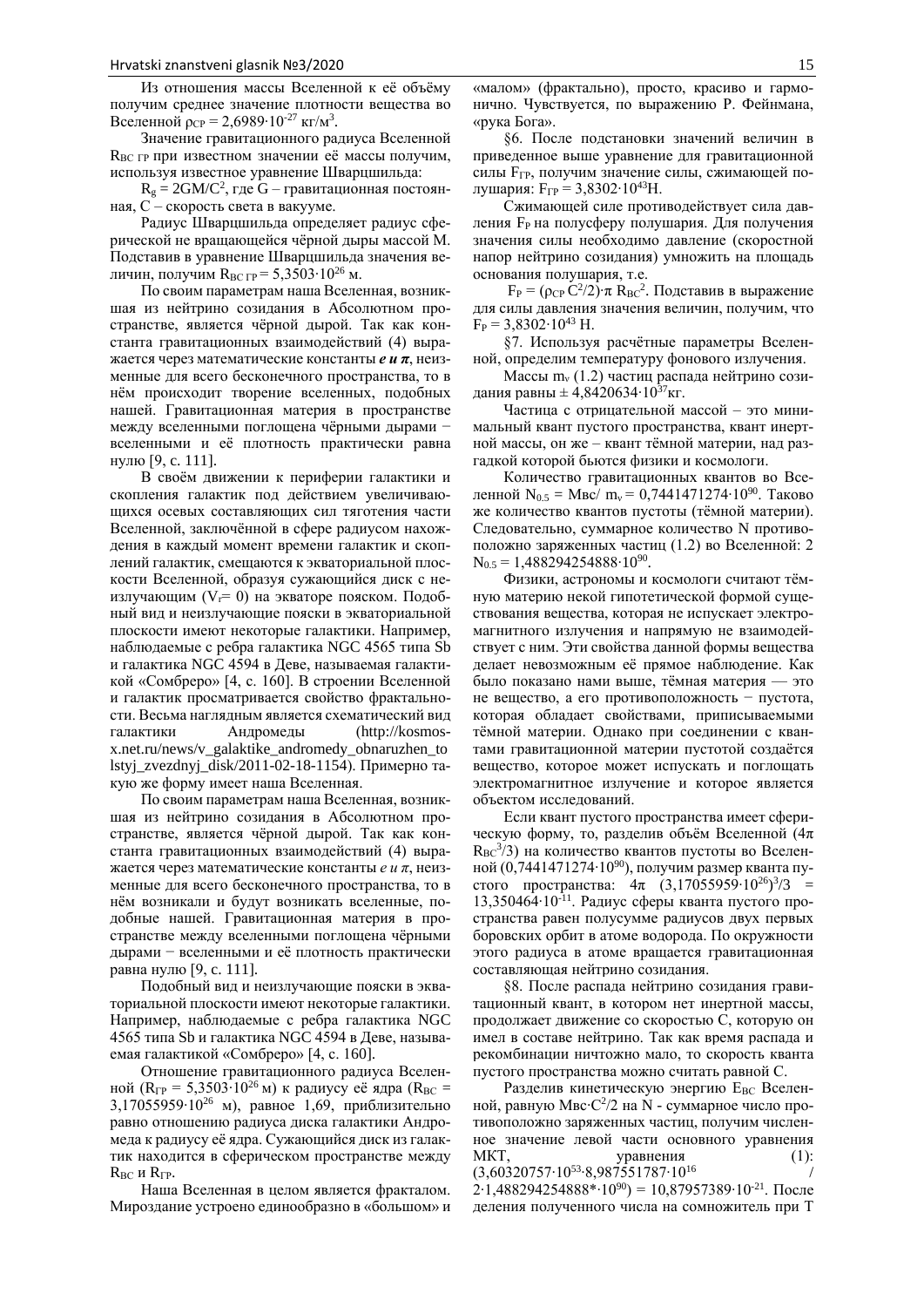в (1) получим, что температура пространства Вселенной равна 5,25336402 К. В этой температуре учтена и нерегистрируемая в экспериментах кинетическая энергия частиц с отрицательной массой, поэтому полученное значение температуры необходимо разделить на 2:  $T^*_{P\Phi} = 2{,}626682 \text{ K}.$ 

В процессе рекомбинации частиц распада нейтрино созидания энергия связи частиц увеличивает гравитационную массу нейтрино созидания и в той же пропорции его кинетическую энергию и температуру.

В строении материи существует 4 нейтринных (фотонных) уровня уровень фундаментальных нейтрино созидания, уровни электронных, мюонных, и тау-нейтрино. При этом дефект массы  $\Delta m_{\phi}$ связанного состояния двух элементарных зарядов ∆ m<sup>ф</sup> представляет собой относительную массу таунейтрино. На каждом из названных уровней происходят процессы распада и рекомбинации, сопровождающиеся выделением и поглощением энергии.

Если допустить, что, что на фундаментальном нейтринном уровне, как и на электронно- позитронном, энергия связи составляет  $\Delta m_v = 0.23470979$ гравитационной массы нейтрино, то при поглощении по (1) это соответствует увеличению температуры фона на 0,1133316 К и делает её равной 2,7400136 К. Чуть выше нами была определена разность между наиболее горячей и холодной областями реликтового фона, составляющая (0,0070778 К). Эта разность была определена без учёта кинетической энергии квантов пустоты. При учёте эта разность увеличится вдвое по всему реликтовому фону и будет равна 0,01414156 К. Кинетическая энергия квантов пустоты отрицательная. Поэтому из полученной выше температуры фона, равной 2,7400136 К необходимо вычесть значение разности, в котором учтена кинетическая энергия квантов «тёмной материи». В итоге получим расчётное значение температуры реликтового фона ТРФ. РАСЧ = 2,725872 К, совпадающее с опытным  $(2,72548 \pm 0,00057 \text{ K})$  в пределах точности измерений.

§10. Выводы.

1. Наша Вселенная представляет собой находящуюся в равновесном состоянии вращающуюся чёрную дыру, сжатую с полюсов и растянутую по экватору до радиуса 5,3503∙10<sup>26</sup>м;

2. Пространство Вселенной заполнено нейтрино (фотонами) созидания, которые являются основой творения мира;

3. Как и вещество, пространство дискретно, квантами пространства являются частицы распада нейтрино созидания с отрицательной массой. Кванты пространства являются квантами антиматерии, квантами инертных масс и тёмной материи.

4. Электрически нейтральные элементарные частицы и тела состоят из равных долей материи и антиматерии (пустоты).

5. Элементарные частицы получают массы не при взаимодействии с полем Хиггса, а образуют её в результате комбинаций из нейтрино созидания в соответствии со структурой масс, представленной в [8, 9].

6. Вращение Вселенной вызывает возникновение в ней дипольного магнитного момента. В магнитном поле частицы распада нейтрино созидания движутся по оси вращения навстречу друг другу с противоположных полюсов. Это объясняет дипольную анизотропию реликтового фона;

7. В центре Вселенной идёт постоянный процесс творения вещества из нейтрино (фотонов) созидания, являющихся продуктами распада галактик на границе вращающейся Вселенной.

8. Энергия вращения Вселенной – разыскиваемая физиками и космологами т.н. тёмная энергия.

В своё время великий французский философ и математик Р. Декарт предложил считать решающим критерием истины ясность и отчётливость идеи. Однако о какой ясности и отчётливости идей может идти речь при анализе положений Стандартной модели?

#### **Список литературы**

1. H. Bondi (1957), «Negative Mass in General Relativity», *Rev. Mod. Phys. 29* No. 3 July 1957, pp. 423ff7.

2. John G. Cramer, Robert L. Forward, Michael S. Morris, Matt Visser, Gregory Benford, and Geoffrey A. Landis, "Natural Wormholes as Gravitational Lenses, " *Phys. Rev. D51* (1995) 3117-3120

3. Fixsen, D. J. The Temperature of the Cosmic Microwave Background // Astrophisical Journal. — 2009. — Т. 707. — С. 916—920.

4. Агекян Т.А. Звёзды, галактики, Метагалактика. – 3-е изд., перераб. и доп. – М.: Наука, Главная редакция физико-математической литературы, 1982, 416 с.

5. Дирак П. А. М. [Релятивистское](http://ufn.ru/ufn79/ufn79_8/Russian/r798e.pdf) волновое [уравнение](http://ufn.ru/ufn79/ufn79_8/Russian/r798e.pdf) электрона (рус.) // Успехи физических наук. — 1979. — Т. 129, вып. 4.

6. Л.Д. Ландау, Е.М. Лифшиц. Теоретическая физика. Статистическая физика. Часть I. 3-е изд., испр. - М.: Наука. Гл. ... § 17. Термодинамическая шкала температуры... 72. Операторы рождения и уничтожения фононов · § 73. Отрицательные температуры

7. Поулз Д. Отрицательные абсолютные температуры и температуры во вращающихся системах координат (рус.) // Успехи физических наук. — 1964, т. 84, № 4, с. 693—713.

8. Виктор Пьянов. К единой физической теории мира. Санкт-Петербург. Типография Xpress.,2007,- 92с. ISBN 978-5-93682-380-0.

9. В.И. Пьянов. Фрагменты единой картины мироздания. – СПб Издательство Буковского, 1997,  $-117c$ . ISBN 5 - 88407 - 024 - 1.

10. Дж. Ф. Смут Анизотропия реликтового излучения: открытие и научное значение // УФН. — 2007. — Т. 177, № 12. — С. 1294. — DOI:10.3367/UFNr.0177.200712d.1294.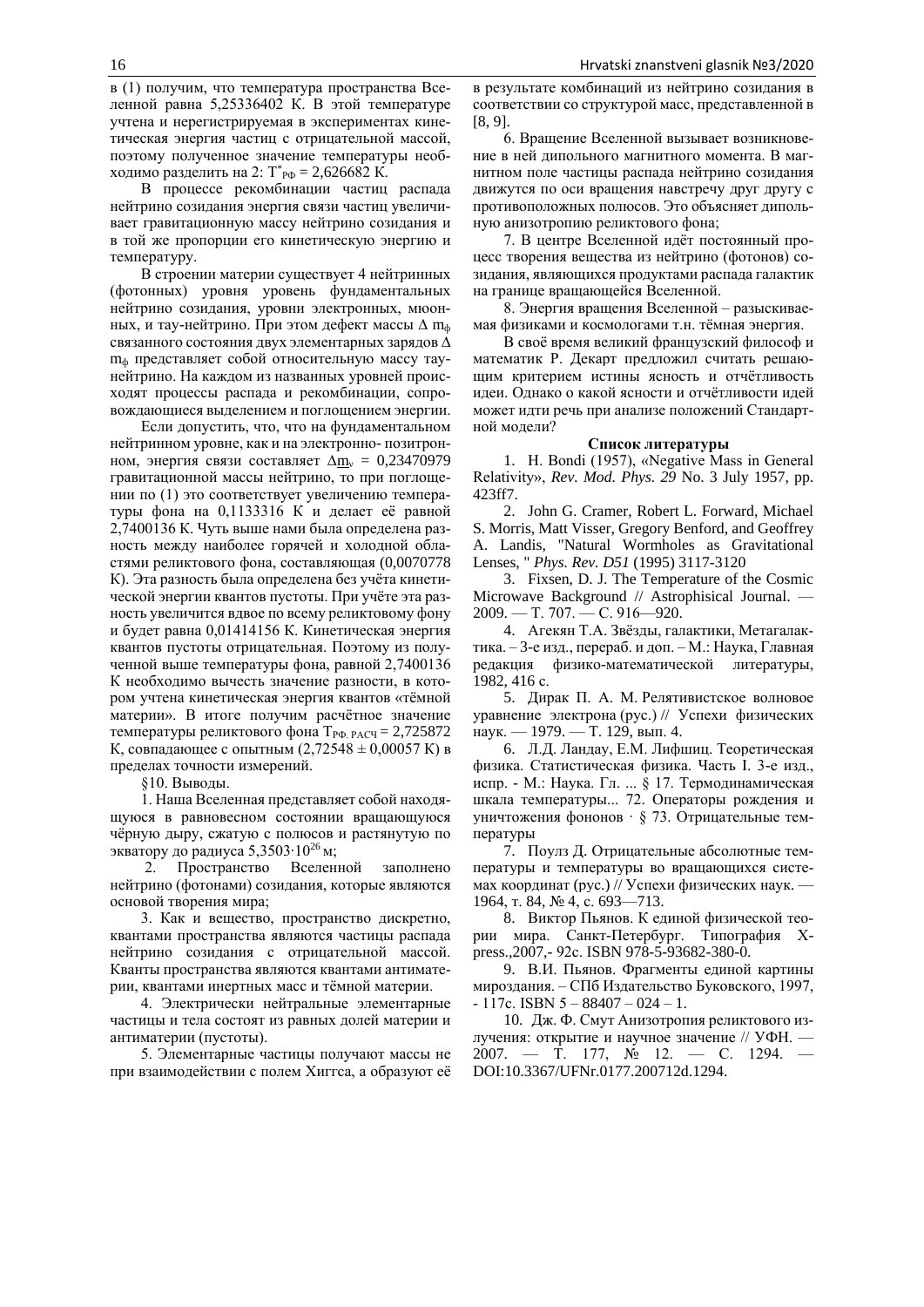# TECHNICAL SCIENCE

### **DAS WIRKUNGSPRINZIP UND DIE THEORETISCHEN AUSLEGUNGEN EINER NEUEN AUSFÜHRUNG DES LENKGETRIEBES**

#### **Rustamov S.**

*Technische Universität Aserbaidschan* 

#### **Der Inhaltsangabe**

Im Artikel wird der Zusammenhang zwischen einigen Konstruktionsparametern der neu vorgeschlagenen Ausführung der Kfz-Lenkung und den geometrischen Kenndaten des entsprechenden Kfz untersucht. Ein Gleichungssystem wird formuliert, das es ermöglicht, die optimale Konstruktionsgröße der Lenkung für den jeweiligen Lastwagen zu bestimmen.

**Schlüsselbegriffe**: Lenkung, Lenkgetriebe, Bodenstabilität, Manövrierfähigkeit, exzentrisch, Zahnrad.



Die Lenkung von Kraftfahrzeugen, einschließlich Lenkgetriebe, Lenkantrieb und in den meisten Fällen Lenkhilfe, stellt eine Einrichtung dar, welche die Fahrsicherheit von Kfz gewährleistet.

Außer den allgemeinen Anforderungen bzgl. der Fahrsicherheit werden an eine Kfz-Lenkung besondere Anforderungen gestellt, von denen eine min. seitlicher Schlupf beim Umkehren ist, welcher wesentlich die Bodenstabilität und Manövrierfähigkeit eines Kfz bewirkt. Es ist bekannt [1,2,3], dass zur Sicherung einer guten Lenkbarkeit und zur Steigerung der Bodenstabilität "der Lenkantrieb das richtige Verhältnis der Einschlagwinkel sichern muss".

Der Lenkdrehpunkt eines Fahrzeuges befindet sich im Schnittpunkt der Hinterachsenprojektion und der Senkrechten zu den Geschwindigkeitsvektoren der jeweiligen Lenkräder (wenn Schräglauf vernachlässigt wird, was in vielen Fällen zulässig ist). Aus den Dreiecken ОАВ und OCD (Bild 1) folgt:

$$
ctg\theta_n = \frac{OC}{L} \tag{1};
$$

$$
ctg\theta_B = \frac{OA}{L} \tag{2}.
$$

Aus (1) erhält man durch Subtrahieren von (2):

$$
ctg\theta_{H} - ctg\theta_{B} = \frac{(OC - OA)}{L} = \frac{K}{L}(3),
$$

wobei K die Spurweite und L den Radstand bezeichnet.

Aus der Gleichung (3) folgt, dass die Winkel  $\theta_B$ und  $\theta$ <sub>H</sub> ungleich sind. Das innere Rad muss immer einen größeren Radeinschlagwinkel als das äußere Rad haben. In [3] und [7] wird bewiesen, dass bei großen Geschwindigkeiten das richtige Verhältnis der Radeinschlagwinkel die Standsicherheit eines Fahrzeuges und bei kleinen Geschwindigkeiten seine Manövrierfähigkeit bestimmt.

Die beiden Lenkräder, die bei einem durchschnittlichen Winkel *(θ)* angeschlagen sind, welcher der Halbsumme der Winkel  $(\theta_B)$  und  $(\theta_H)$  des inneren und des äußeren Rades gleich ist, neigen bei gegebener Möglichkeit dazu, auf eine Spur mit dem Winkel *(θ)* zu kommen. Wegen der Stützwiderstände auf den beiden Rädern (Bild. 2а) rollen die Räder jedoch mit Gleitschlupf auf den Kurven entsprechend den Winkeln *θ<sup>В</sup>* und  $\theta_H$ .

Es ist bekannt, dass ein übermäßiger der Geschwindigkeit nicht entsprechender Radeinschlagwinkel zu Standfestigkeitsstörungen des Fahrzeuges führt (Bild 2b). Deswegen gehen die Reaktionskräfte an den inneren Rädern bei Lenkanschlag mit Kontaktverlust der inneren Räder zum Boden verloren und es erfolgt eine ungehinderte und momentane.

Bewegung des äußeren Rades von einer Spur mit Radeinschlagwinkel *θ<sup>Н</sup>* auf eine Spur mit Radeinschlagwinkel *θ*, die näher am Lenkdrehpunkt liegt. Vor allem die momentane Bewegung des äußeren Lenkrades zu der Spur mit Radeinschlagwinkel *θ* ist die Ursache für die Beschleunigung des Überschlages. In einem solchem Fall dreht ein erfahrener Fahrer durch prompte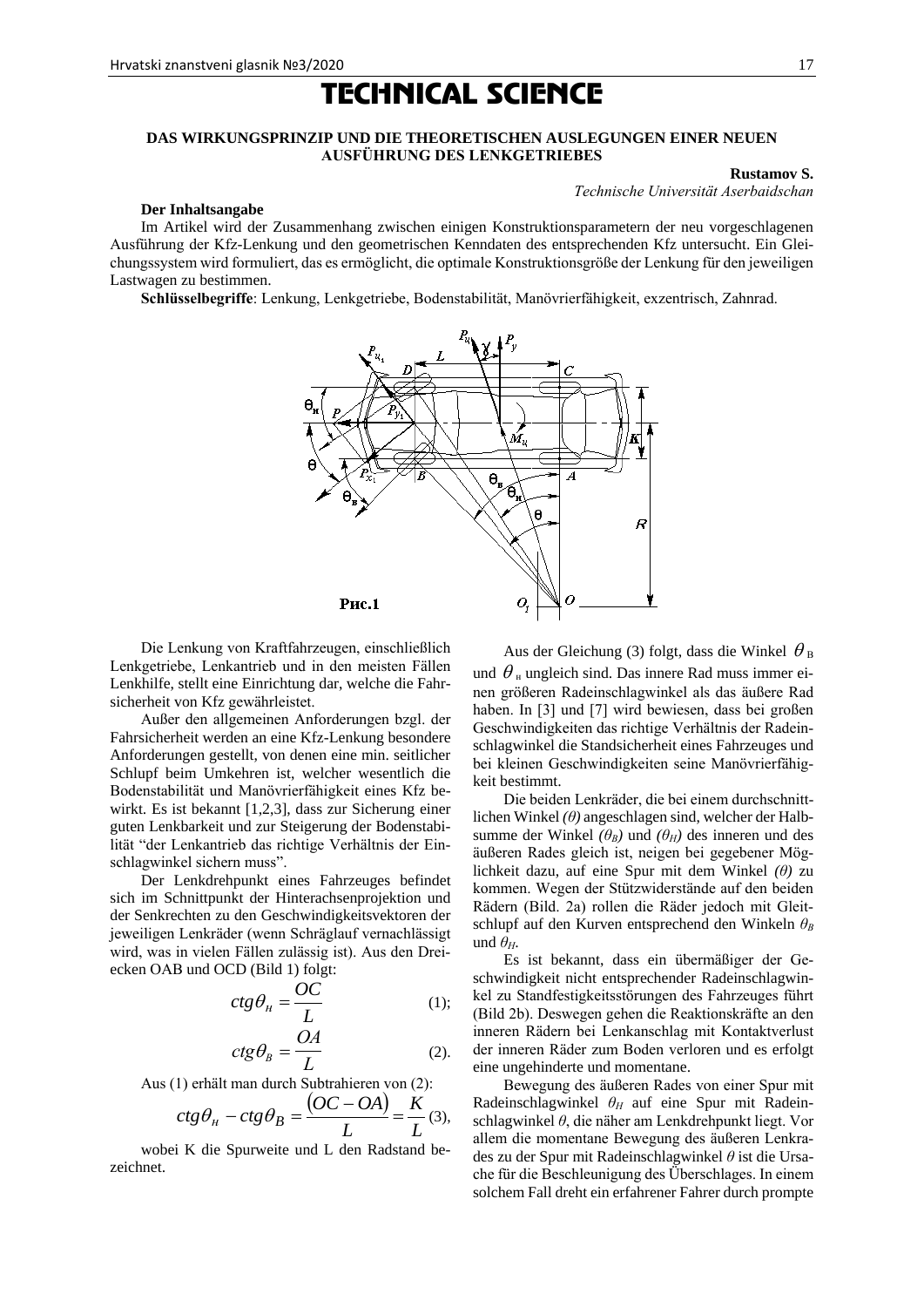Einwirkung auf die Lenkung das äußere Lenkrad, welches Bodenkontakt hat, auf einen Winkel  $\theta_X$  ( $\theta_X \leq \theta_H$ )

und stellt so die Standsicherheit des Fahrzeuges wieder her.



Nach der Untersuchung der Lenkungskinematik von Fahrzeugen verschiedener Hersteller wurde eine neue Ausführung von Lenkung und Einzelaufhängung entwickelt [4, 5, 6].

Die entwickelte "RZAO Lenkung" gewährleistet die erforderliche Differenz der Radeinschlagwinkel durch die Verwendung einer neuen Ausführung des Zahnstangentyps. Die Ausführung zeichnet sich durch

die Verwendung von exzentrisch angeordneten Ritzeln und ihrem Zusammenspiel mit den anderen Elementen der Lenkung aus [7, 8, 9].

Das Wirkungsprinzip der Ausführung ist damit verbunden, dass sich mit der Bewegung der Ritzeldrehachse (in unserem Fall in die senkrechte Richtung) sein Drehwinkel ändert (Bild 3).



Wie man in Bild 3а sieht, hat beim Drehen des Ritzels auf 7 Zähnen der entsprechende Drehungskreisbogen mit Zentrum  $O$  einen Winkel  $\alpha$ . Nach Bild 3b hat der jeweilige Drehungskreisbogen mit Zentrum *О<sup>1</sup>* einen Winkel  $\beta(\beta < \alpha)$ , und bei der Drehung des Ritzels auf den gleichen 7 Zähnen hat der jeweilige Drehungskreisbogen mit Zentrum  $O_2$ , (Bild 3c) den Winkel  $\gamma$  ( $\gamma$  $> \alpha$ ). D. h. bei der Drehung des Ritzels um die gleiche Zahnzahl hat der Drehungskreisbogen bei unterschiedlichen Zentren unterschiedliche Winkel. Wie aus den Bildern zu erkennen ist: Je näher die Drehungszentren

bei den Ritzelzähnen liegen, desto größer ist der Drehungskreisbogenwinkel  $\gamma > \alpha > \beta$ .

Diese theoretischen Auslegungen wurden in der vorgeschlagenen Ausführung der Lenkgetriebe realisiert, welche zwei symmetrisch exzentrisch gegenüber der Zahnstange angeordnete Ritzeln (Bild 4) hat, und dadurch den festgelegten Anforderungen entspricht.

Bei den beiden entwickelten Ausführungen der Lenkgetriebe (Bild 5, Schnitt А-А) sieht man, dass das formulierte Ziel durch die Verwendung der exzentrisch angeordneten Ritzel erreicht wird.



In der ersten Ausführung (Bild 5, I) wird die gewünschte Differenz der Radeinschlagwinkel dadurch erreicht, dass Ritzel 1 auf einen größeren und Ritzel 2 auf einen kleineren Winkel gedreht werden, wobei die Ritzel exzentrisch angeordnet sind. Bei der zweiten Ausführung der Lenkantriebe (Bild 5, II) wird die Radeinschlagwinkeldifferenz dadurch erreicht, dass bei einer bestimmten Verschiebung der Zahnstange 3 der Ritzel 4 immer auf den gleichen Winkel gedreht wird, wohingegen der Drehwinkel des Ritzels 5 von seiner Position gegenüber dem geneigten Teil der Zahnstange abhängig ist.

Mir der Änderung der Spurweite und des Radstandes eines Fahrzeuges ändert sich die Differenz der Kotangens der Radeinschlagwinkel (1), d.h. je nach genannten Fahrzeugkenndaten müssen die optimalen Parameter der Lenkgetriebe errechnet werden. Es geht dabei um die Ausführungsparameter der Lenkgetriebe, welche die gewünschte Differenz der Kotangens der Radeinschlagwinkel sichern. Dementsprechend wird die folgende Methodik zur Bestimmung der Zahnstangenneigung und Exzentrizität der Anordnung der Ritzel (Bild 6) dargestellt: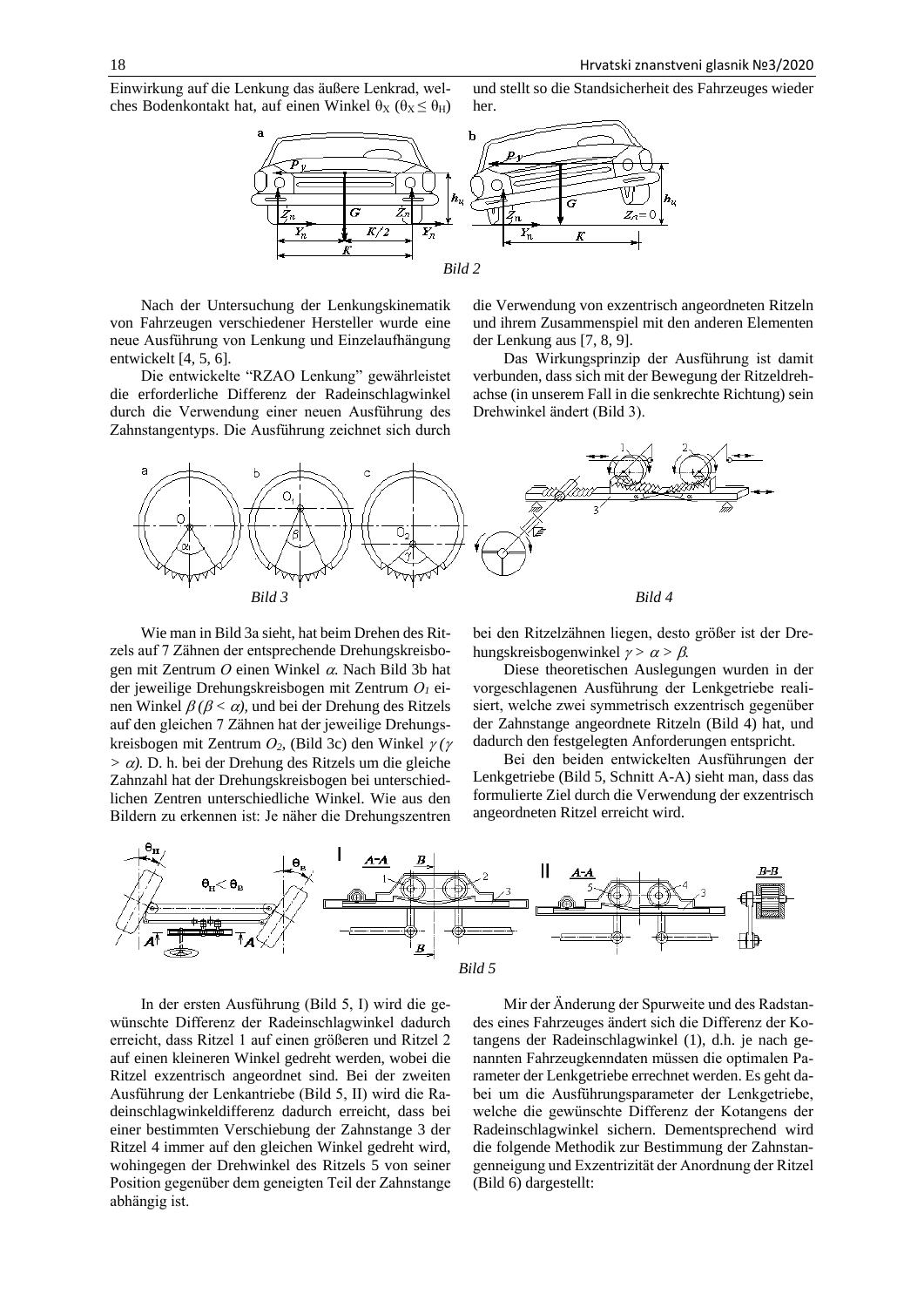

Die vorgeschlagene Methodik zur Bestimmung des erforderlichen Zahnstangenneigungswinkels  $\alpha$  und der Exzentrizität des Ritzels *е* basiert auf dem Berechnungsgraphischen Verfahren, bei dem zuerst die graphischen Modelle der Verschiebung von exzentrisch angeordneten Ritzeln der Lenkgetriebe (Bild. 6) entwickelt werden, und dann die analytischen Abhängigkeiten bestimmt werden, welche es erlauben, die Zahlenwerte der gesuchten Parameter der RZAO Lenkgetriebe zu bestimmen.

Bei einer Änderung der Lage der exzentrisch angeordneten Ritzel von  $I_1$  zu  $I_2$  (Bild 6a) bzw. von  $II_1$  zu II2 (Bild 6a) werden die Längen der entsprechenden Drehwinkelbogen folgendermaßen berechnet:

$$
|A^{\cap}B| = \frac{|DB|}{\cos \alpha} = \frac{a}{\cos \alpha} \quad \text{und}
$$

$$
|A_1^{\cap}B_1| = \frac{|D_1\tilde{A}_1|}{\cos \alpha} = \frac{a}{\cos \alpha}
$$

$$
\left| A^{\cap} B \right| = \left| A_1^{\cap} B_1 \right| = \frac{a}{\cos \alpha} \tag{4}
$$
  
colot class sich die beiden experimentisch an-

Aus (4) folgt, dass sich die beiden exzentrisch angeordneten Ritzel unabhängig von der Zahnstangenverschiebung auf gleicher Zahnanzahl bzw. bei Winkeln mit gleichen Bogenlängen drehen. Zur Berechnung der Differenz der Winkel  $\beta$  und  $\delta$  von zwei exzentrisch angeordneten Ritzeln gehen wir folgendermaßen vor:

$$
\left| A^{\cap} B \right| = \left| A_1^{\cap} B_1 \right| = \frac{a}{\cos \alpha} \quad \text{und} \quad \text{damit}
$$

$$
\Delta AOB = \Delta A_1 O_1 B_1.
$$
  
Ans  $\angle \lambda = \angle \eta$  folgt, dass:  

$$
\lambda = \eta = \frac{a \cdot 360}{2\pi r \cdot \cos \alpha} = \frac{a \cdot 180}{\pi r \cdot \cos \alpha}
$$

Nach Bild 6 und dem Kosinussatz angewandt auf

 $\alpha$ das Dreieck  $\Delta AO\tilde{O}$  gilt für die zweite Position des Ritzels  $I_2$ :

Daraus folgt:

$$
\left|\widetilde{O}A\right| = \sqrt{e^2 + r^2 - 2er \cdot \cos(90^\circ - \alpha)} = \sqrt{e^2 + r^2 - 2er \cdot \sin \alpha}
$$

im Dreieck *∆OOB* gilt:

$$
\left|\widetilde{O}B\right| = \sqrt{e^2 + r^2 - 2er\cos(90^\circ - \alpha + \lambda)}
$$

im Dreieck *AOB* gilt:

$$
|AB| = \sqrt{2r^2 - 2r^2 \cos \lambda}
$$

und schließlich gilt im Dreieck  $\triangle A \widetilde{O} B$ :

$$
AB|^2 = |\tilde{O}A|^2 + |\tilde{O}B|^2 - 2|\tilde{O}A| \cdot |\tilde{O}B| \cdot \cos \beta
$$
  
ion des Ritzels II<sub>2</sub> im Dreieck  $\Delta A_1 O_1 \tilde{O}_1$ : (5)

Ähnlich gilt für die zweite Position des Ritzels II2 im Dreieck  $\Delta\!A_{\rm l}O_{\rm l}O_{\rm l}$ 

$$
\left|\tilde{O}_1A_1\right| = \sqrt{e^2 + r^2 - 2er \cdot \cos(90^\circ - \alpha)} = \sqrt{e^2 + r^2 - 2er \cdot \sin \alpha}
$$

im Dreieck  $\Delta O_\mathrm{l} O_\mathrm{l} B_\mathrm{l}$  $\Delta O$ <sub>1</sub> $\widetilde{O}$ <sub>1</sub> $B$ <sub>1</sub> gilt:

$$
\left|\widetilde{O}_1B_1\right| = \sqrt{e^2 + r^2 - 2er\cos(90^\circ - \alpha - \lambda)}
$$

im Dreieck  $\Delta A_1 O_1 B_1$  gilt:

$$
|A_1B_1|=\sqrt{2r^2-2r^2\cos\lambda}
$$

und schließlich gilt im Dreieck  $\Delta A_1 O_1 B_1$  $\Delta A_i \widetilde{O}_1 B_i$  :

$$
|A_1B_1|^2 = |\tilde{O}_1A_1|^2 + |\tilde{O}_1B_1|^2 - 2|\tilde{O}_1A_1| \cdot |\tilde{O}_1B_1| \cdot \cos \delta
$$
\n(6)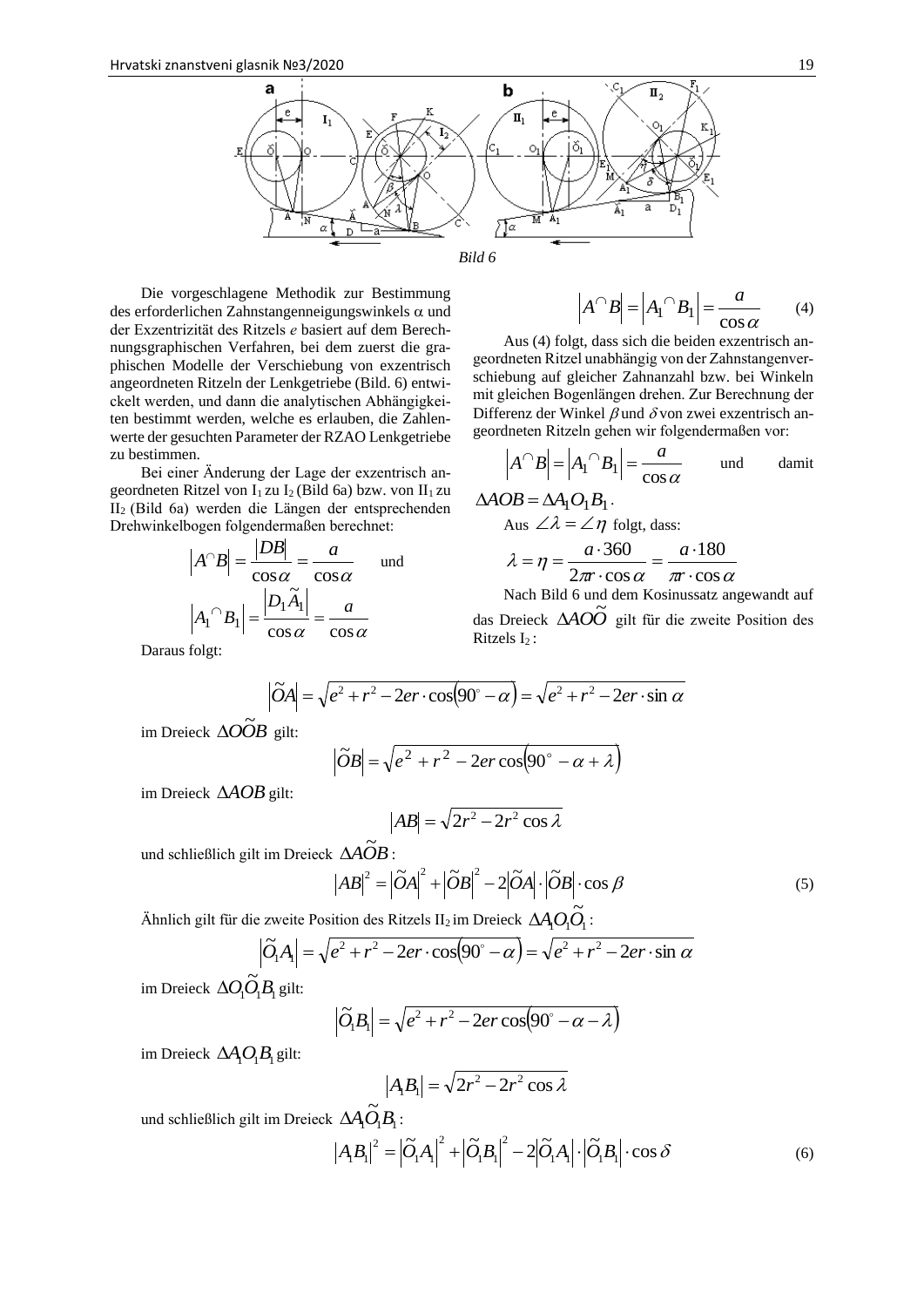Zum Erreichen der gewünschten Radeinschlagwinkeldifferenz, die von der Spurweite und dem Radstand abhängt, erhalten wir durch Vergleich von (5) und (6) folgendes Ergebnis.

$$
2\left|\widetilde{O}A\right|\cdot\left[\left|\widetilde{O}B\right|\cdot\cos\beta-\left|\widetilde{O}_1B_1\right|\cos\delta\right]=\left|\widetilde{O}B\right|^2-\left|\widetilde{O}_1B_1\right|^2(7)
$$

Zur Bestimmung der Parameter der neuen Lenkgetriebe, i.e. der Drehwinkeldifferenz der exzentrisch angeordneten Ritzel und der mit ihnen mechanisch verbundenen Lenkräder, als Funktion der Spurweite und des Radstandes des jeweiligen Fahrzeuges fassen wir (3) und (7) zu einem Gleichungssystem zusammen:

$$
\begin{cases} 2|\widetilde{O}A| \cdot |\widetilde{O}B| \cdot \cos \beta - |\widetilde{O}_1B_1| \cdot \cos \delta \end{cases} = |\widetilde{O}B|^2 - |\widetilde{O}_1B_1|^2 \frac{8}{(8)} \nctg \theta_H - ctg \theta_B = \frac{K}{L}
$$

Das Gleichungssystem (8) erlaubt es uns, die Konstruktionsparameter der neuen Lenkgetriebe zu bestimmen, welche die erwünschte Differenz der Drehwinkel  $\beta$  und  $\delta$  der exzentrisch angeordneten Ritzel und der jeweiligen Radeinschlagwinkel  $\theta_H$  und  $\theta_B$  gewährleisten.

## **Bibliography:**

1. В.М. Геслер. В.В. Яуре, Книга самодеятельного конструктора автомобилей. М., ДОСААФ, 1989, 278с.

2. В.В. Осепчков, А.К. Фрумкин, Автомобил: Анализ Конструкций, элементы расчета. М., "Машиностроение", 1989, 304 с.

3. Б. С. Фалькевич, Теория автомобиля. М., "Машиностроение", 1963, 239 с.

4. Рустамов З.А., Ахмедбеков С.Б. Рулевое Управление "RZAO". Патент, №2142893, Российская Федерация, М., 1999, 6 с

5. Rustamov Z. A., Axmedbekov S. B. "RZAO" STEERING AND VARIANTS, Notice informing the applicant of the communication of the International application to the designated offices, Patent Cooperation Treaty, PCT/AZ99/00001, WO01/25071 A2, Geneva, 2001, 8 p.

6. Rustamov Z. A. "RZAO" INDEPENDENT SUSPENSION FOR TRANSPORT. Notice informing the applicant of the communication of the International application to the designated offices, Patent Cooperation Treaty, PCT/AZ99/00002, WO01/25036 A2, Geneva, 2001, 9 p.

7. Рустамов З. А., Анализ и синтез соотношения углов поворота управляемых колес автотранспортных средств, Материалы международной научно-практической конференции, Российская Федерация, Волгоград 1999г.

8. Rustamov Z. A. Steering and steadiness of vehicles. International Conference on Machine Design and Production, Ankara, 2000, р. 315-321.

9. Рустамов З. А., Особенности проектирования рулевого управления автомобиля // Международный журнал "Проблемы механики". Грузия: Тбилиси, 2007, № 4(29), с. 62-67.

## **THE DEVELOPMENT OF SAUSAGE WITH PROTEIN SUPPLEMENTS**

**Abzhanova Sh.** *Candidate of Technical Sciences, Professor Almaty Technological University, Almaty* **Baybolova L.**  *Doctor of Technical Sciences Professor Almaty Technological University, Almaty* **Iliyasva N.** *Magistr Almaty Technological University, Almaty*

### **Abstract:**

In this article is presented the technology of meat production products combined dietary and therapeutic and prophylactic purpose with an optimal calcium and iron.

In modern conditions the development of market economy and the development of a balanced and functional food products is an important social objective, so its decision will affect not only the extension of human life, but also an increase in active, creative period of life, the preservation of health, vitality and capacity for work.

In this regard, it becomes extremely important to develop a new direction for the improvement of meat-based multi-technology product functionality in order to improve the human diet, thus expanding the range of specialized products and more efficient use of the resources of the meat industry.

The purpose of this work is to provide a sausage for people suffering from iron deficiency and calcium with mineral and organic additives.

**Keywords:** unctional food, sausages, food safety, calcium , supplements.

Research methods. Mass fraction of moisture, protein, lipid was determined by conventional techniques; designing formulations was performed by the method of NN Lipatov; the safety parameters were determined in accordance with SanPiN 2.3.2.1078.01; organoleptic assessment is on a 5 point scale in accordance with GOST 8756.1-70.

In developing the initial evidence is based requirements for the composition and quality of special sau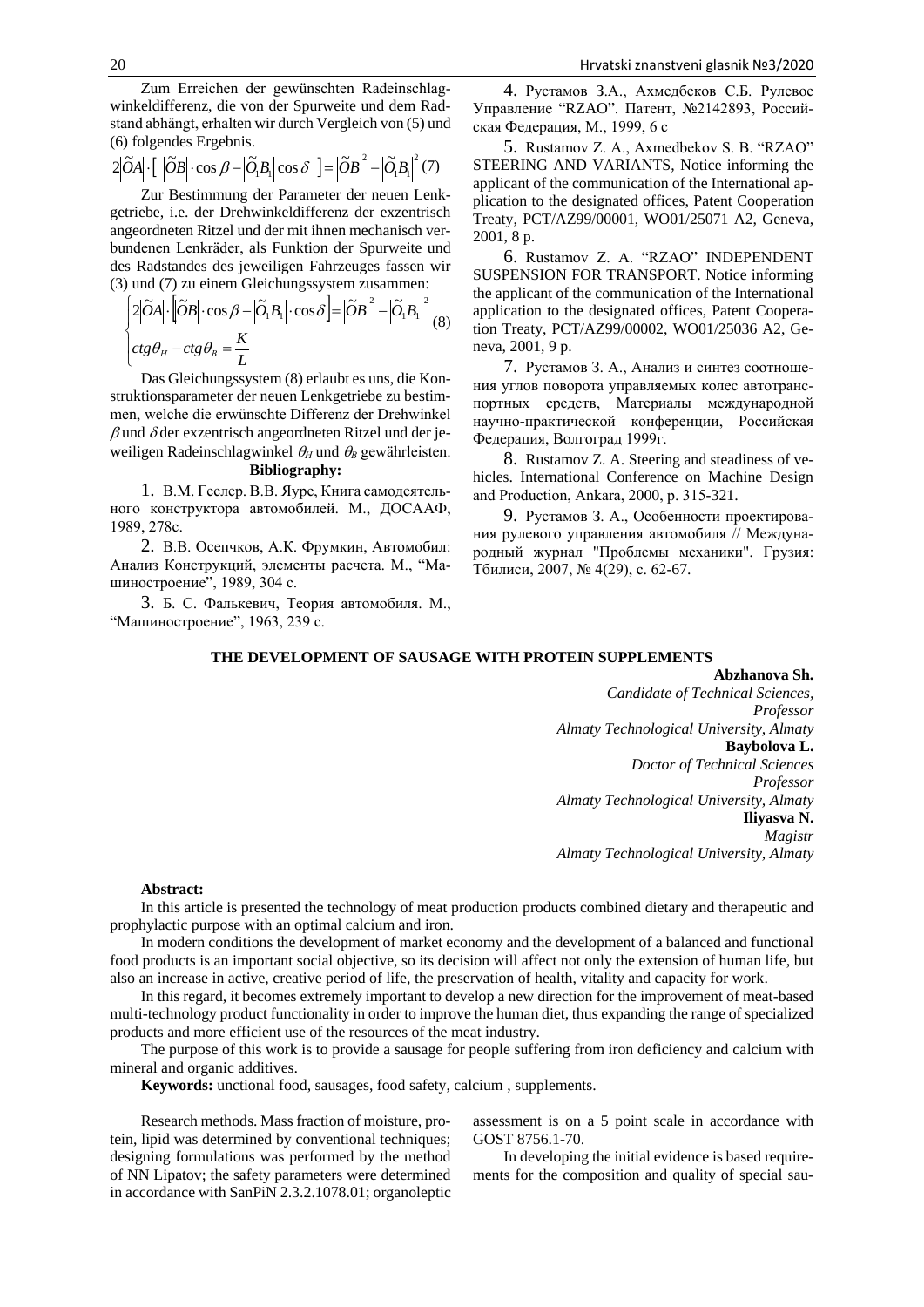sages for people suffering from iron deficiency and calcium, guided by the norms of physiological needs for nutrients and energy, as well as the concept of a balanced and functional foods.

According to the theory of a balanced diet analysis of representations about the specific metabolic processes and physiological characteristics of the individual categories of people allowed to formulate a list of science based requirements for recruitment and the ratio of nutrients:

-correlation protein: fat should be 1: 1-1.2;

- correlation of saturated and polyunsaturated fatty acids in the product should be 3: 1;

-mass protein share should be 12-16%;

-The product must be balanced in mineral and vitamin content.

Designing recipes products was carried out with the use of computer modeling of the balance system and quality evaluation of multicomponent food systems, allowing to develop food products with the required combination of properties, predetermined level of adaptation to the specific metabolism of consumers with a variety of physical and physiological status.

As a source of protein in developing products using lamb and horse meat monosort first grade, to ensure rational use of the resources provided for the use of meat skimmed milk powder, blood plasma and isolated soybean protein.

*Table 1.*

|                                     | т огнинанон ог схрегинений зайзаде |      |  |  |  |  |  |
|-------------------------------------|------------------------------------|------|--|--|--|--|--|
| Name of raw materials, spices       | Sausages                           |      |  |  |  |  |  |
| and materials                       | Formulation 1<br>Formulation 2     |      |  |  |  |  |  |
| Unsalted raw kg to 100 kg           |                                    |      |  |  |  |  |  |
| Lamb monosort                       | 50,0                               | 50,0 |  |  |  |  |  |
| Horse meat 1 grade                  | 25,0                               | 27,0 |  |  |  |  |  |
| Powdered milk                       | 2,0                                | 10,0 |  |  |  |  |  |
| blood plasma                        | 5,0                                | 5,0  |  |  |  |  |  |
| Eggs                                | 3,0                                | 3,0  |  |  |  |  |  |
| soy isolate                         | 15,0                               | 5,0  |  |  |  |  |  |
| Spices and materials, g. per 100 kg |                                    |      |  |  |  |  |  |
| kitchen salt                        | 2200                               | 2200 |  |  |  |  |  |
| sodium nitrite                      | 7,5                                | 7,5  |  |  |  |  |  |
| Sugar                               | 120                                | 120  |  |  |  |  |  |
| Black pepper                        | 120                                | 120  |  |  |  |  |  |
| Allspice                            | 60                                 | 60   |  |  |  |  |  |
| Cardamom                            | 40                                 | 40   |  |  |  |  |  |
| calcium chloride solution           | 500                                | 500  |  |  |  |  |  |

### **Formulation of experimental sausage**

According to microbiological indicators and indicators of food security of the product corresponded to "Hygienic requirements for quality and safety of food raw materials and food products.

"Technological process.Raw after veterinary inspection, stripping and wet toilet undress in rooms where the temperature 10-120C and relative humidity above 70%.

Cutting, deboning and trimming meat produced in accordance with the current technological instruction. Trimmed meat is weighed and exposed to salt.

In our experiments, we used the method of salting meat in particulate form (fineness of 6 mm) with concentrated brine density of 1.201 g / cm3 containing 26% NaC1.

To prepare a concentrated solution of salt per 100 kg of cold water take 35 kg of salt, stir thoroughly, the solution was allowed to stand for settling impurities and the density is checked using a hydrometer.

The solution was filtered prior to use through a layer of cheesecloth and cooled to a temperature not higher than 4C.

100 kg of raw material is added 8.5 kg of concentrated solution of the salt (normal salt is 2.2 kg , water is 6.3 kg).

Stirring of meat with brine in the mixers produce for 2-3 minutes and allowed to uniformly distribute the total absorption of salt and its meat.

During salting and sodium nitrite is added in an amount of 7.5 g per 100 kg of raw beef in a solution concentration of not more than 2.5%. Duration of salting is 8-10 hours. Egg components prepared as follows: fresh washed and split, egg powder is hydrated in a mixer at a ratio of 1: 3 with water. Soy protein and milk powder are hydrated immediately before cooking minced in 1: 2 ratio with cold water.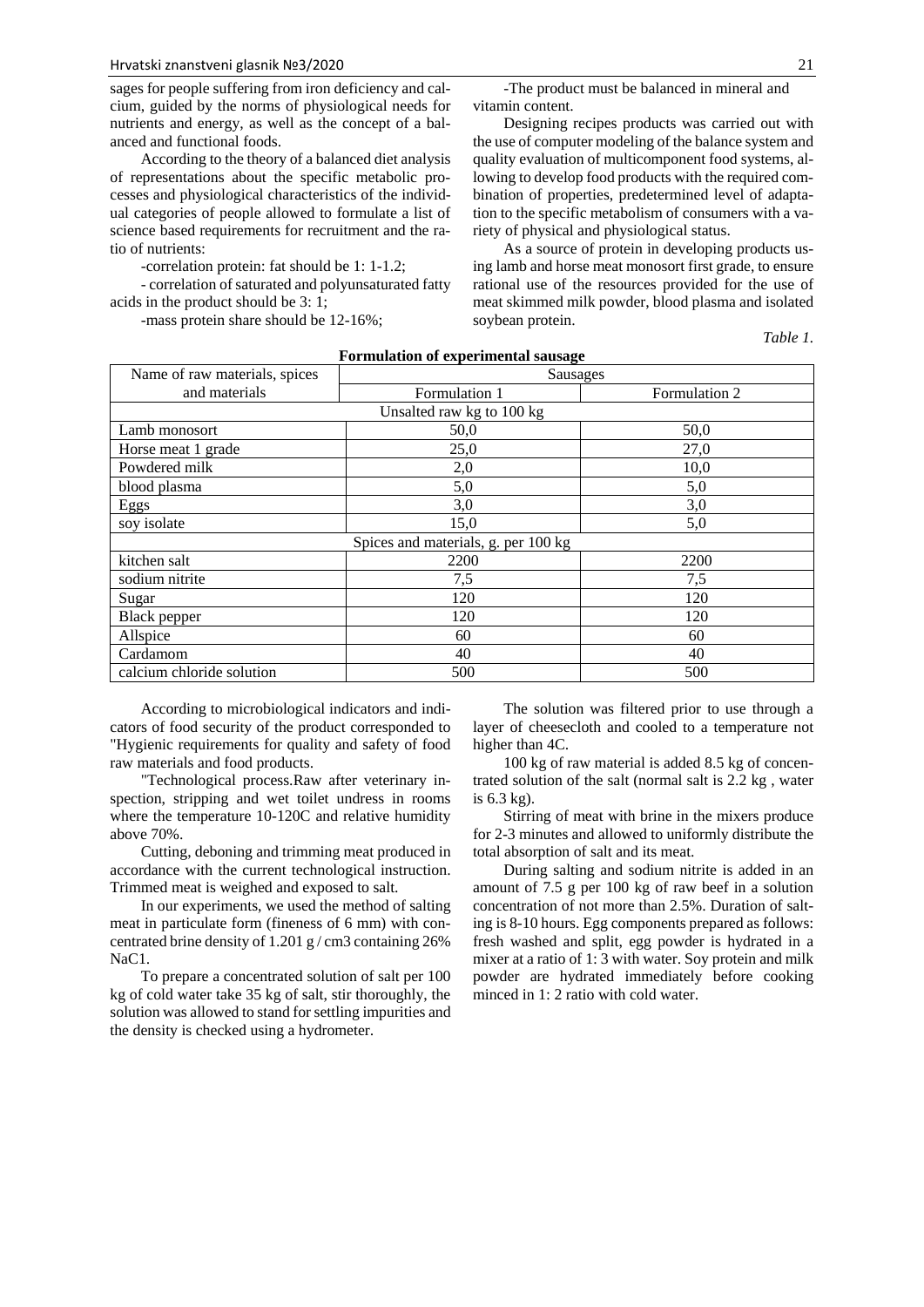#### *Table 2*

| Chemical composition of the finished product |                   |               |        |  |  |  |  |
|----------------------------------------------|-------------------|---------------|--------|--|--|--|--|
| Component name                               | Finished products |               |        |  |  |  |  |
|                                              | Formulation 1     | Formulation 2 |        |  |  |  |  |
| Protein in%                                  | 16,5              | 16,7          | 13,9   |  |  |  |  |
| Lipids in%                                   | 18,5              | 18,1          | 21,5   |  |  |  |  |
| Carbohydrates,%                              | 0,4               | 0,4           | 0,2    |  |  |  |  |
| Water %                                      | 64,5              | 64,6          | 64,2   |  |  |  |  |
| Mineral substance in mg per 100 g            |                   |               |        |  |  |  |  |
| Calcium                                      | 180,5             | 181,7         | 123,9  |  |  |  |  |
| Magnesium                                    | 26,6              | 26,8          | 25,7   |  |  |  |  |
| potassium                                    | 120,2             | 121,7         | 119,9  |  |  |  |  |
| Sodium                                       | 79,3              | 79,7          | 78,1   |  |  |  |  |
| phosphorus                                   | 185,5             | 184,7         | 187,3  |  |  |  |  |
| Chlorine                                     | 20,8              | 21,4          | 21,7   |  |  |  |  |
| Iron                                         | 2501,0            | 2531,1        | 1645,1 |  |  |  |  |
| Iodine                                       | 165,1             | 164,3         | 162,4  |  |  |  |  |
| Fluorine                                     | 15,8              | 16,3          | 9,1    |  |  |  |  |
| Vitamins, in mg per 100 g                    |                   |               |        |  |  |  |  |
| A (Retinol)                                  | 0,01              | 0,01          | 0,01   |  |  |  |  |
| $B_1$ (Thiamin)                              | 0,30              | 0,31          | 0,27   |  |  |  |  |
| $B_2$ (riboflavin)                           | 0,11              | 0,10          | 0,12   |  |  |  |  |
| $B_6$ (Pyridoxine)                           | 0,23              | 0,27          | 0,21   |  |  |  |  |
| E (Tocopherol)                               | 0,24              | 0,23          | 0,12   |  |  |  |  |

For the preparation of minced meat and other raw material ingredients are weighed according to the formulation

Minced meat cooked on the cutter, with the beginning of the process horsemeat and mutton gradually adding other components, and the duration is 10-12 minutes of cutting. Further process is conventional.

*Table 3*

| The content of amino and fatty acid composition of the finished products |           |                   |             |         |  |  |
|--------------------------------------------------------------------------|-----------|-------------------|-------------|---------|--|--|
| Name                                                                     | Norm      | Finished products |             | Control |  |  |
|                                                                          | FAO / WHO | Formation 1       | Formation 2 |         |  |  |
| Amino acids g / 100 g protein                                            |           |                   |             |         |  |  |
| Isoleucine                                                               | 4,0       | 4,5               | 4,7         | 4.4     |  |  |
| leucine                                                                  | 7,0       | 7,7               | 7,8         | 7,1     |  |  |
| lysine                                                                   | 5,5       | 7,0               | 7,2         | 5,9     |  |  |
| Phenylalanine + tyrosine                                                 | 6,0       | 8,2               | 8,7         | 8,2     |  |  |
| Tyrosine                                                                 | 6,0       | 8,3               | 8,8         | 7,1     |  |  |
| Methionine + cystine                                                     | 3,5       | 3,8               | 3,5         | 3,1     |  |  |
| Threonine                                                                | 4,0       | 4.3               | 4,2         | 3,9     |  |  |
| Tryptophan                                                               | 1,0       | 1,2               | 1,1         | 1,1     |  |  |
| Valine                                                                   | 5,0       | 5,3               | 5,8         | 5,4     |  |  |
|                                                                          |           |                   |             |         |  |  |

As can be seen from the above tables 2 and 3, developed sausages compared with the control have a higher quality of the chemical composition, as well as in terms of the minimum amino acid close to the ideal product (reference FAO / WHO).

Mathematical modeling of preferred prescription ingredients provided to set the initial requirements of the quality indicators of the finished product.

Our experiments have shown that the protein and mineral supplements allow their use as additives that enrich meat product essential mineral components such as calcium and iron, as essential amino acids and unsaturated fatty acids.

On the body affects not only the quantity but also the ratio of these components (calcium and iron), their optimal ratio is 1: 1 or 1: 1.5, and it creates better conditions for the assimilation of calcium.

Microstructural studies of experimental and control batches of sausages showed that beef is composed primarily of mechanically crushed to a fine grained protein mass of muscle tissue containing large fragments of muscle fibers and connective tissue, which is the average size of 350-400 microns.

Not destroyed particles retained typical morphological characteristics of the feedstock, which can be judged on ingredients stuffing.

The fat released during chopping of disrupted cells, distributed in the stuffing in the form of fat droplets in the vacuoles, and in the fine grain size of the protein mass of from 5 to 60 microns.

Minced mass of relatively compact, permeated by vacuoles and capillaries with clearly defined boundaries, sometimes merging with one another, the average size of 150-170 microns.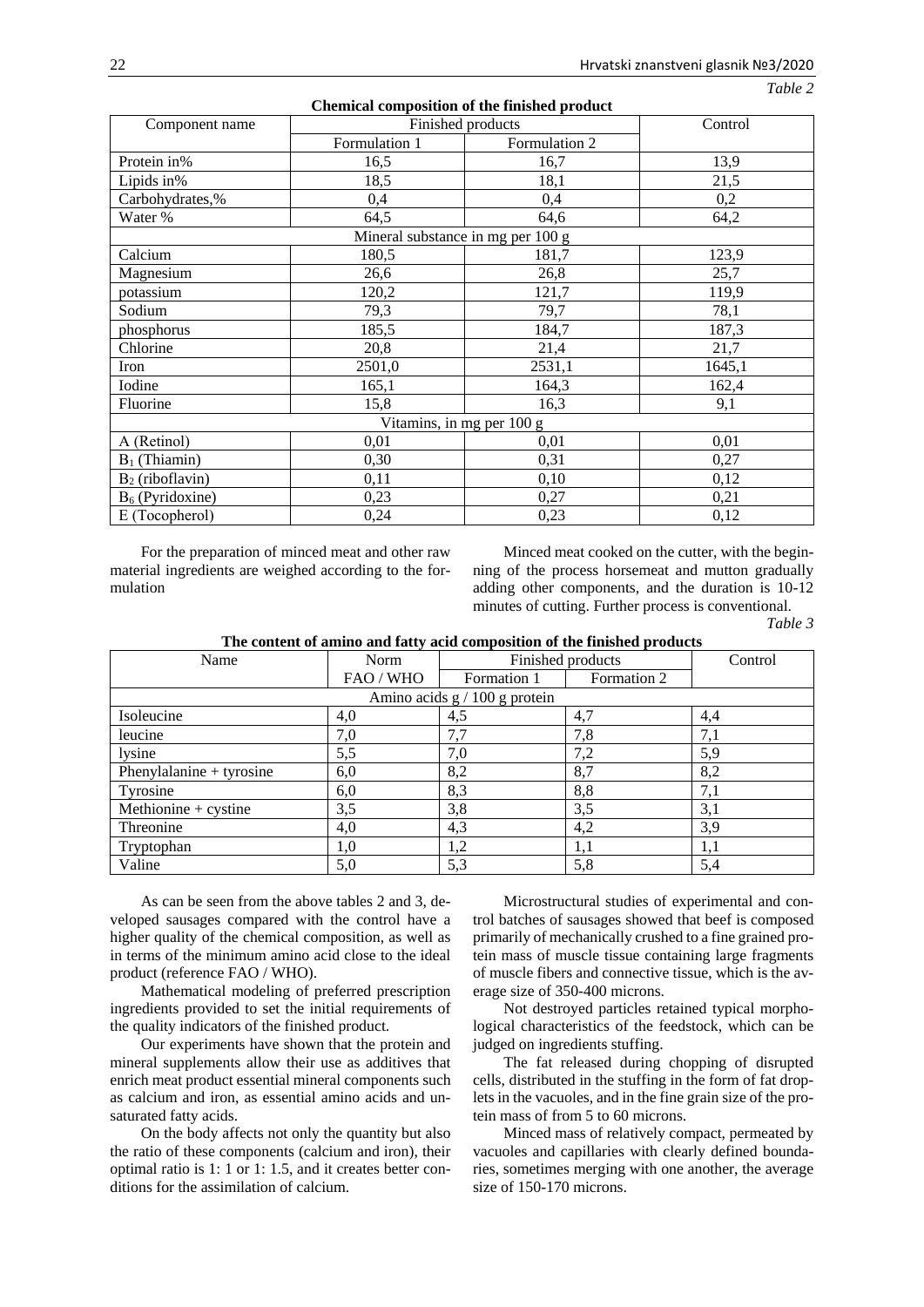The microstructure of the pilot batches of sausages characterized by a relatively compact mass of minced meat, which includes in its membership the large fragments of muscle and connective tissue, spice particles as fat droplets. In this form of fat drops of up to 50 microns uniformly distributed in the mass of fine meat, what appears to affect protein and mineral supplement.

Thus, as a result of the study we demonstrated the possibility of using the protein-mineral supplements when creating specialized sausages intended for the regulation of calcium metabolism of iron deficiency and correction of unsaturated fatty acids.

Optimizing the number of supplements at the same time having a positive impact on the balance of the mineral composition provides a favorable ratio of calcium and iron in the finished product.

#### **References**

1. Uzakov J.M, Rskeldiev B.A , Baibolova L.K, "The biological basis for the creation of meat products increased nutritional value". - Almaty, 2004. - 84 p.

2. Uzakov J.M, Rskeldiev B.A , Baibolova L.K "Nutritional value of lamb meat: an overview". - Almaty, 2004. - 44 p.

3. Antipova L.V, Glotovo I.A, Rogov I.A "Methods of research of meat and meat products: the textbook". - M .: Kolos, 2001. - 376 p.

4. A.A Kochetkova "Functional food"- A.A Kochetkova, V.I Tuzhilkin, I.N Nesterov, A.Y Wheeled, N.D Voitkevich // Nutrition. - 2000. - №4.

5. Nilov D.Y, Nekrasova T.E. Current status and trends of the market development of functional foods and dietary supplements. // Food Ingredients. Raw materials and additives. - 2005. - №2. - p.28-29